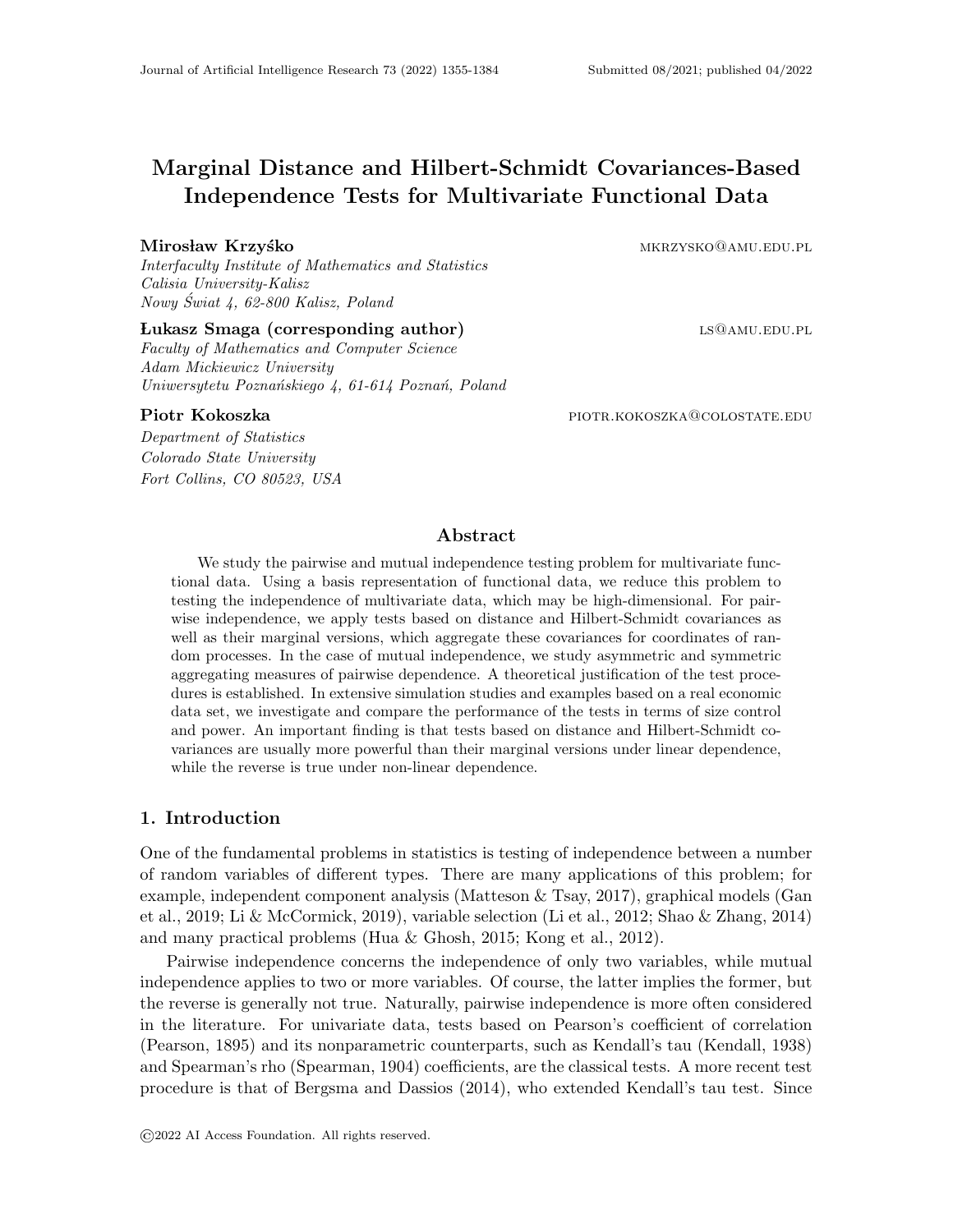for testing independence of functional data we use independence tests for multivariate data, we focus on this case. In the low-dimensional context there are plentiful methods (see, for example, Gretton et al., 2008; Székely et al., 2007; Taskinen et al., 2003, and the references therein). On the other hand, the high-dimensional scenario is more rarely considered in the literature (see e.g., Pan et al., 2014; Székely & Rizzo, 2013; Yang & Pan, 2015; Zhu et al., 2020). Mutual independence is also less frequently investigated. For this problem, Leung and Drton (2018), Yao et al. (2018) and Jin and Matteson (2018) proposed methods based on aggregating pairwise dependence measures.

In this paper, we extend the independence tests based on distance covariance and Hilbert-Schmidt covariance introduced by Székely et al. (2007) and Gretton et al. (2008) respectively, to multivariate functional data. Székely and Rizzo  $(2013)$  extended the distance covariance based test to the high-dimensional setting. These covariances are the dependence metrics that target linear dependence as well as non-linear and non-monotone dependence. They are applicable, in principle, applicable in the high-dimensional context. However, recently Zhu et al. (2020) showed that the tests based on the distance and Hilbert-Schmid covariances can capture only linear dependence in the high-dimensional scenario. Fortunately, they also proposed tests based on aggregation of marginal sample covariances which capture pairwise non-linear dependence. Thus, these tests overcome the drawback of the tests based on both covariances. More details about them are presented in Section 3.

# 1.1 Multivariate Functional Data

Multivariate data are often repeatedly observed at different time or space points. For simplicity, we will write *time points* or *design time points*, regardless of what they refer to. In classical analysis, the final data are called doubly multivariate data. However, great advances in computational and analytical techniques result in large numbers of design time points, which implies that the performance of methods for such data will decrease. Fortunately, such data can also be treated in a more convenient way in many applications. Namely, they can be seen as realizations of some random processes at given time points. Then a single observation is a vector of functions, curves or surfaces representing random processes. Such data are called functional data, and their analysis is referred to as the functional data analysis (FDA), which is a relatively new branch of statistics.

Functional data appear naturally in applications in fields such as life sciences, chemometrics, environmental science, economics and engineering. Some examples are as follows: temperature or precipitation in a given location over 10 years, share index variation over one hour, knee flexion angle over a complete gait cycle, socio-economic conditions in given countries over a few years (see Section 7). A good review of the main FDA methods – for example, classification, cluster analysis, hypothesis testing, principal component analysis, regression analysis – as well as their applications can be found in the following books: Ferraty and Vieu  $(2006)$ , Horváth and Kokoszka  $(2012)$ , Ramsay and Silverman  $(2002, 2005)$ , and Zhang (2013).

Functional data and their analysis have several desirable properties that distinguish them from their classical counterparts. First of all, the curse of dimensionality is avoided in the functional data framework, since there may be any number of time points at which observations are measured, and this usually has only a minor effect on the results of analysis.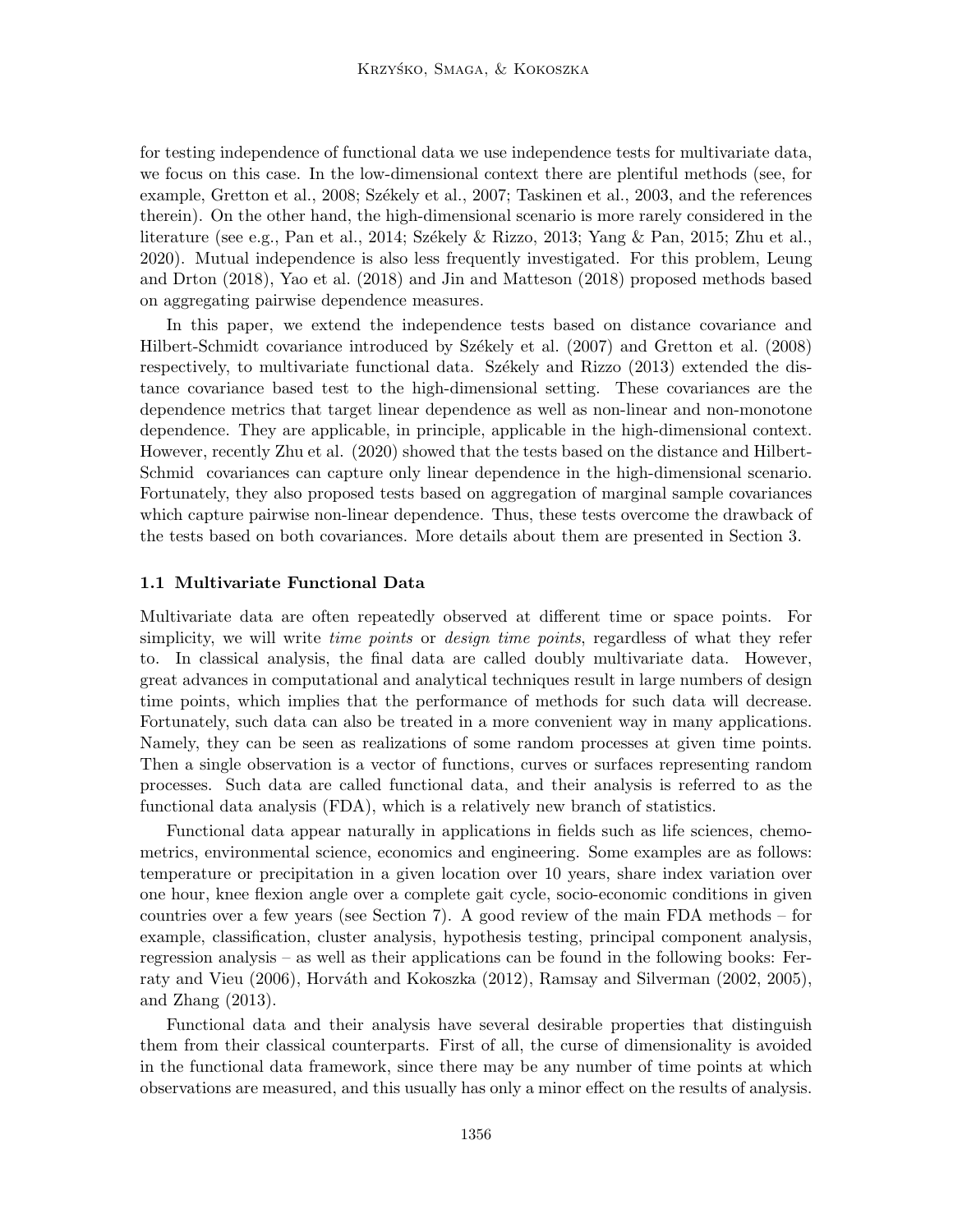Secondly, the design time points do not have to be equally spaced in a given interval, which means that missing values for functional observations are not a problem in general. Finally, the values observed at different time points for a single subject may be dependent. These properties follow from the fact that in FDA a single observation is treated as a whole function or curve.

### 1.2 Testing Independence of Functional Data

In this paper, we consider the problem of independence testing for multivariate functional data. To deal effectively with this problem, we use a basis representation of functional data, which can be seen as a dimensionality reduction method of infinite-dimensional functional data; each multivariate functional observation can be represented by a random vector, perhaps of high dimension. To test independence of functional data, we apply independence tests for multivariate data obtained from the basis representation. The FDA methods based on the basis representation are simple, but also powerful (see Aguilera et al., 2021; Górecki et al., 2016, 2020; Horváth & Kokoszka, 2012; Krzyśko & Waszak, 2013; Lin et al., 2021; Ramsay & Silverman, 2005, among many other contributions).

The tests described above were first considered by Górecki et al. (2016, 2020), who used the tests based on distance covariance and Hilbert-Schmidt covariance. Górecki et al. (2020) also showed that functional versions of independence tests perform better than the direct application of multivariate methods to raw functional data, when the dependence is nonlinear, while the raw and functional approaches give similar results in the case of linear dependence. We obtained similar results for raw and functional marginal covariances-based tests, which is presented in the Appendix A. Thus, we continue their work and extend their methods and results in several directions. First, they used biased estimators for the covariances, which has some effect on their performance. We extend these tests to those using unbiased estimators for the covariances, which results in better test procedures. Next, we also consider the t-tests based on both covariances, which for pairwise independence testing, have similar properties to permutation tests, but are much less computationally intensive. Nevertheless, the most important aspect of the present work is that we also apply the tests proposed by Zhu et al. (2020) based on aggregation of marginal sample covariances. Why is this so important? The reason is very simple. The drawback of the standard covariance-based tests seems to apply not only to multivariate data, but also to multivariate functional data. Fortunately, the tests based on aggregation of marginal sample covariances are still free of this drawback and can effectively detect non-linear dependence. We show this in intensive simulation studies, and illustrate it using an example with a pillar data set containing economic variables describing European countries in the period 2008-2015. Note that our simulations are much more elaborate than those of Górecki et al. (2016, 2020). The above results are true for pairwise independence, but we also show that most of them still hold for mutual independence, after applying the methods of Jin and Matteson (2018) to the functional data framework. We also establish a theoretical justification of all proposed tests.

To sum up, the extensions of the results of previous papers and the differences between them and the present work are as follows: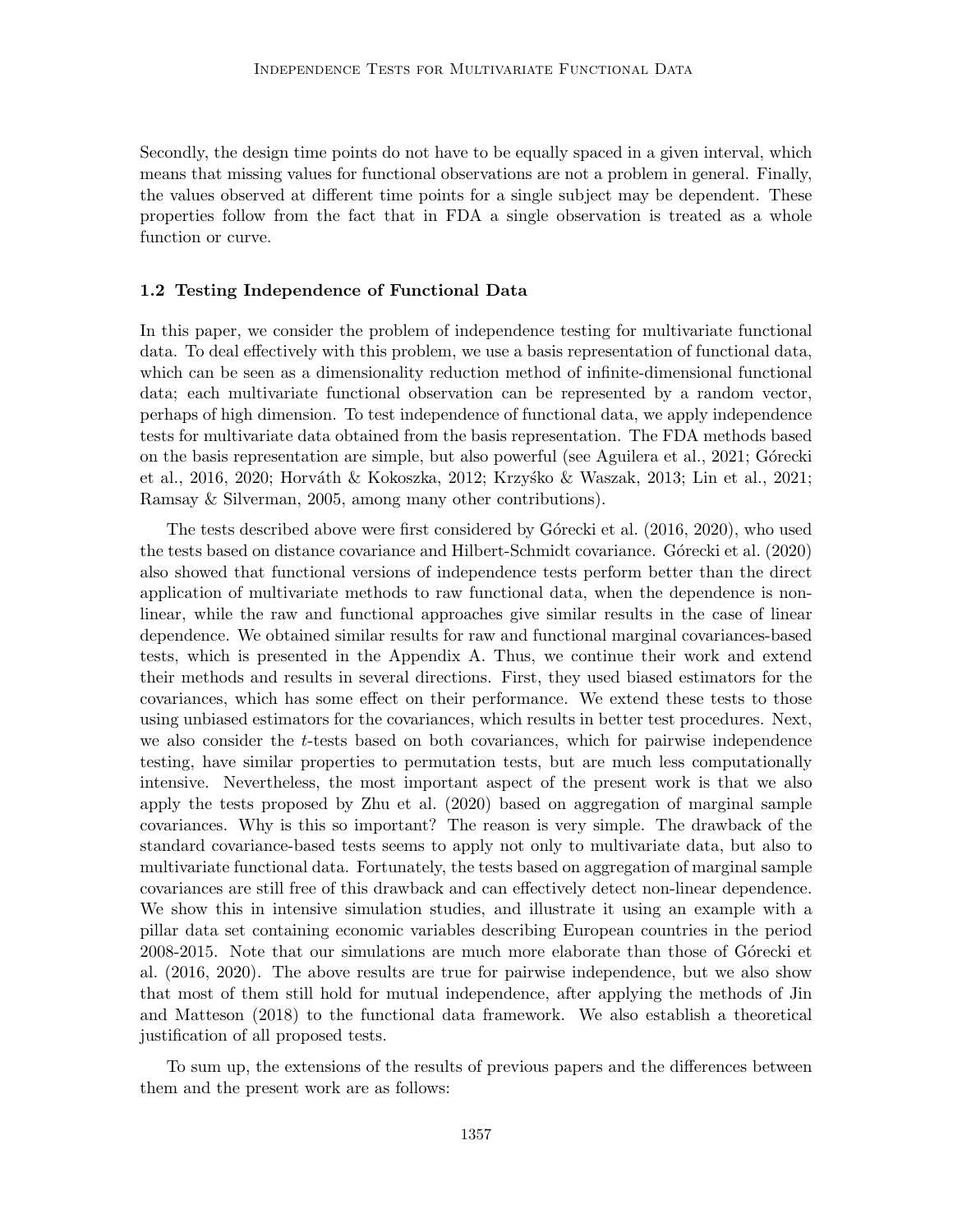- Górecki et al.  $(2016, 2020)$ : There were considered the permutation tests based on the distance and Hilbert-Schmidt covariances for pairwise independence only. In contrast, we: (1) consider the t-tests which seem to have the same good properties as the permutation tests, while being less time consuming; (2) investigate marginal covariancebased tests, which are better than classical covariances in identifying non-linear dependence; (3) show that the classical covariances may fail in detecting non-linear dependence of functional data; (4) extend the pairwise independence test procedures to mutual independence ones; (5) show the theoretical justification of applying tests for random vectors to functional data; (6) conduct much more extensive simulation studies, which consider simulation data generated for example based on: basis representation of functional data, different stochastic processes (Wiener process, Ornstein-Uhlenbeck process, the Brownian bridge process), dependent functional coordinates.
- Zhu et al. (2020): They considered the classical and marginal versions of the covariances in the independence testing problem for multivariate data. We extend their results from multivariate vector data to multivariate functional data, as follows: First, we reduce the dimension of the functional data using their basis representation which projects the functional observations onto multivariate ones. To such representation of functional data, we apply the covariance-based independence tests. Such a method is generally more powerful than simply applying multivariate methods to raw functional data, which we also show. Moreover, we present how to use their marginal covariances in testing mutual independence, instead of just pairwise independence. We also establish that the properties of covariance-based tests transfer to the functional data framework and mutual independence testing. These all are theoretically and empirically justified.
- Jin and Matteson (2018): They showed how to aggregate the distance covariance to test the mutual independence for multivariate data. We present that their methodology is also applicable for functional data. We also show that one can use the other pairwise independence measures instead of the distance covariance. Moreover, we establish that the mentioned above good or bad properties of the covariance-based tests transfer to the mutual independence testing.

The remainder of the paper is organized as follows: Section 2 describes functional data and the statistical hypotheses in a formal way, and presents the tests based on the basis representation of functional data. In Sections 3 and 5 respectively, the pairwise and mutual independence testing methods are described, while Section 4 contains the theoretical justification of the test procedures. Section 6 contains a description of the numerical experiments conducted and discussion of their results. In Section 7, illustrative real data examples are given, while Section 8 concludes the paper.

# 2. Functional Data and Statistical Hypotheses

From a theoretical standpoint, we suppose that the multivariate functional data are random processes in a certain Hilbert space. Let  $L_2^p$  $_{2}^{p}(I)$ , where  $I = [a, b]$ ,  $a, b \in \mathbb{R}$  and  $a < b$ , be the Hilbert space of p-dimensional vectors of square integrable functions defined on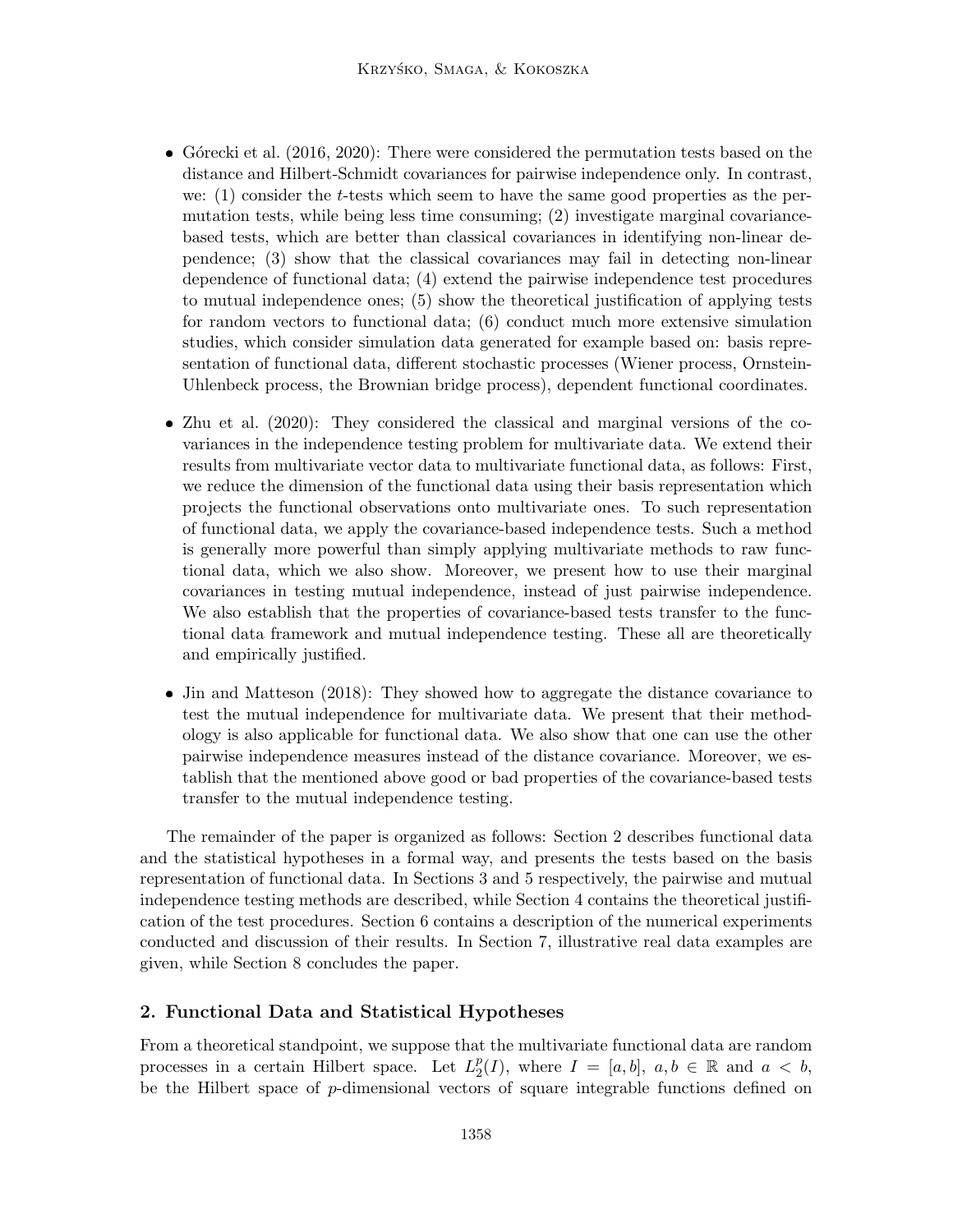the interval I. Assume that  $X_1, \ldots, X_k$  are k random processes belonging to the spaces  $L_2^{p_1}(I_1),\ldots,L_2^{p_k}(I_k)$  respectively, where  $I_i=[a_i,b_i], a_i,b_i\in\mathbb{R}$  and  $a_i. We$ would like to test the independence of  $X_1, \ldots, X_k$ , i.e.,

$$
H_0: \mathbf{X}_1, \dots, \mathbf{X}_k \text{ are mutually independent, } H_1: \neg H_0. \tag{1}
$$

To solve this problem, we equivalently express the null hypothesis in the finite dimensional space. For this purpose, we reduce the dimension of the functional data by using their basis representation. Note that we reduce the dimension of functional data treated as elements of an infinite-dimensional Hilbert space, not the dimensions  $p_1, \ldots, p_k$  of multivariate processes  $\mathbf{X}_1, \ldots, \mathbf{X}_k$ .

For  $i = 1, \ldots, k$ , let  $\mathbf{X}_i = (X_{i1}, \ldots, X_{ip_i})^\top$  and let  $\{\phi_{ijl}\}_{l=1}^\infty$  be a basis in  $L_2^1(I_i)$ ,  $j =$  $1, \ldots, p_i$ . Then each component of process  $\mathbf{X}_i$  can be represented as a linear combination of an infinite number of basis functions, i.e.,

$$
X_{ij}(t_i) = \sum_{l=1}^{\infty} \alpha_{ijl} \phi_{ijl}(t_i),
$$
\n(2)

where the coefficients  $\alpha_{iil}$  are random variables. Since the basis functions are fixed, the coefficients  $\alpha_{ijl}$  are responsible for the randomness of the processes  $\mathbf{X}_i$ . Thus, the independence of the random processes  $X_1, \ldots, X_k$  is equivalent to the independence of

$$
((\alpha_{11l})_{l=1}^{\infty},\ldots,(\alpha_{1p_1l})_{l=1}^{\infty}),\ldots,((\alpha_{k1l})_{l=1}^{\infty},\ldots,(\alpha_{kp_kl})_{l=1}^{\infty}).
$$

This equivalence is independent of the basis since it is fixed. Similar arguments have been used in other statistical problems for functional data as, for example, the analysis of variance considered in Lin et al. (2021).

However, representation (2) cannot be applied in practice. For any practical analysis, it must be truncated to a finite sum:

$$
X_{ij}(t_i) \approx \sum_{l=1}^{B_{ij}} \alpha_{ijl} \phi_{ijl}(t_i), \quad i=1,\ldots,k, \ j=1,\ldots,p_i, \ t_i \in I_i.
$$

The quality of the above representation depends of the choice of the basis functions  $\phi_{ijl}$  and their number  $B_{ij}$ . For specific functions, we want to select basis functions in such a way that a relatively small number of them is needed to achieve a good approximation. This is often possible for functions with some specific properties, like smoothness or periodicity, but in general, we may need large  $B_{ij}$ . This motivates the theoretical justification in Section 4. For estimation of the coefficients  $\alpha_{ijl}$ , the least squares method and the roughness penalty approach are usually applied. The choice of basis may affect the test procedure proposed below due to the quality of approximation, which is a combined effect of the choice of the basis and the number of coefficients,  $B_{ij}$ , as reported in the simulation studies (see the last paragraph of Section 6.3).

We use throughout the following matrix notation, which is the basis representation of the process  $\mathbf{X}_i$ :

$$
\mathbf{X}_i(t_i) \approx \mathbf{\Phi}_i(t_i) \alpha_i, \tag{3}
$$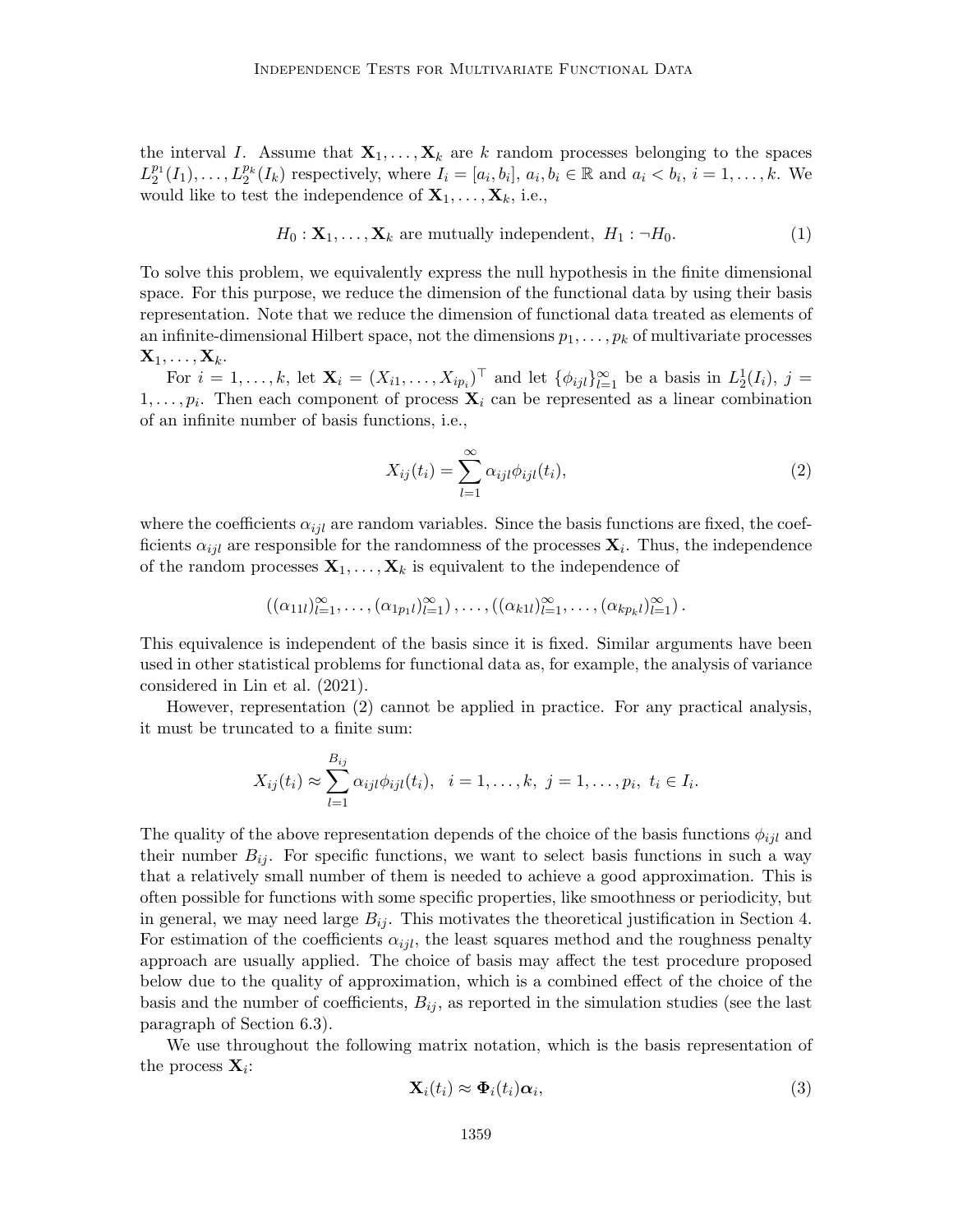where

$$
\Phi_i(t_i) = \text{diag}(\boldsymbol{\phi}_{i1}^\top(t_i), \dots, \boldsymbol{\phi}_{ip_i}^\top(t_i)),
$$
  
\n
$$
\boldsymbol{\phi}_{ij}(t_i) = (\phi_{ij1}(t_i), \dots, \phi_{ijB_{ij}}(t_i))^\top,
$$
  
\n
$$
\boldsymbol{\alpha}_i = (\alpha_{i11}, \dots, \alpha_{i1B_{i1}}, \dots, \alpha_{ip_i1}, \dots, \alpha_{ip_iB_{ip_i}})^\top \in \mathbb{R}^{B_i},
$$

 $B_i = B_{i1} + \cdots + B_{ip_i}, t_i \in I_i, i = 1, \ldots, k$  and  $j = 1, \ldots, p_i$ . Of course, the matrices  $\Phi_i(t_i)$ are fixed, while the vectors  $\alpha_i$  are random.

Taking account of the basis representation (3), we can conclude that the hypotheses in (1) corresponding to the independence and dependence of the random processes  $\mathbf{X}_1, \ldots, \mathbf{X}_k$  can be practically verified by testing the following hypotheses:

$$
H_0^v : \boldsymbol{\alpha}_1, \dots, \boldsymbol{\alpha}_k \text{ are mutually independent, } H_1^v : \neg H_0^v \tag{4}
$$

corresponding to the independence and dependence respectively of the random vectors  $\alpha_1, \ldots, \alpha_k$ . The testing problem (1) is not equivalent to the testing problem (4). One can only say that the rejection of  $H_0^v$  in (4) implies the rejection of  $H_0$  in (1). This is common to all functional tests that use expansions (see, for example, Lin et al., 2021). Nevertheless, to verify (1), we can use methods for testing (4). This task should be approached carefully, since the dimensions  $B_1, \ldots, B_k$  of the vectors  $\alpha_1, \ldots, \alpha_k$  can be quite large, often larger than the number of observations in a sample. For this reason, in the following sections, we consider methods which can be used in a broad range of cases, in particular in cases of high dimensions.

Of course, for estimation and inference, we need to have a sample. Assume that  $\mathbf{X}_{i1}, \ldots, \mathbf{X}_{in}$  are independent realizations of random processes  $\mathbf{X}_{i}$  for  $i = 1, \ldots, k$  and  $n \in \mathbb{N}, n > 3$ . Let  $\mathbf{X}_{ij}(t_i) \approx \mathbf{\Phi}_i(t_i) \alpha_{ij}, i = 1, \ldots, k, j = 1, \ldots, n, t_i \in I_i$  be the basis representations (3) of the observations and

$$
\boldsymbol{\alpha}_{ij} = (\alpha_{i11j}, \ldots, \alpha_{i1B_{i1}j}, \ldots, \alpha_{ip_i1j}, \ldots, \alpha_{ip_iB_{ip_i}j})^{\top} \in \mathbb{R}^{B_i}.
$$

Since our considerations are based throughout on the vectors of coefficients  $\alpha_{ij}$ , we use the following notation:

- $\mathbf{A}_i = (\boldsymbol{\alpha}_{i1}, \dots, \boldsymbol{\alpha}_{in})^\top$  the  $n \times B_i$  random sample matrix,
- $\blacklozenge \mathcal{A}_{il} = (\alpha_{il1}^*, \ldots, \alpha_{iln}^*)^\top \text{the } n \times 1 \text{ random component-wise sample, where } l = 1, \ldots, B_i$ and  $\boldsymbol{\alpha}_{ij} = (\alpha_{i1j}^*, \ldots, \alpha_{iB_ij}^*)^\top$ .

### 3. Testing Pairwise Independence

In this section, we consider eight test procedures for pairwise independence with  $k = 2$ random processes  $X_1$  and  $X_2$ . The tests are based on the distance and Hilbert-Schmidt covariances, as well as their marginal versions.

#### 3.1 Distance Covariance and Its Marginal Version

To test the hypotheses given in  $(4)$ , the distance covariance introduced by Székely et al. (2007) may be used. This is a measure of dependence between two random vectors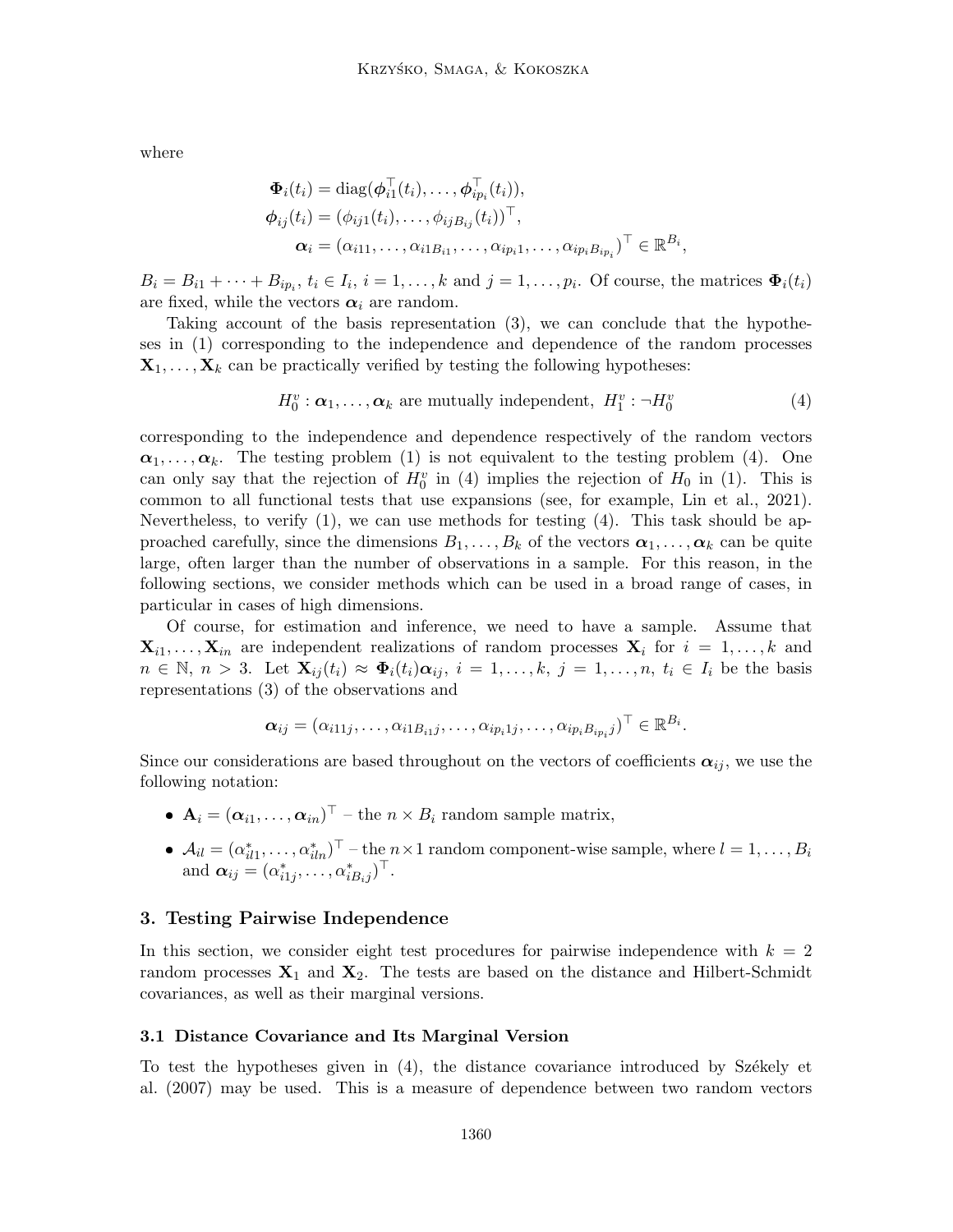of arbitrary dimensions, defined as

$$
dCov^2(\boldsymbol{\alpha}_1,\boldsymbol{\alpha}_2)=\int_{\mathbb{R}^{B_1+B_2}}\frac{\|\varphi\boldsymbol{\alpha}_1,\boldsymbol{\alpha}_2(\mathbf{t},\mathbf{s})-\varphi\boldsymbol{\alpha}_1(\mathbf{t})\varphi\boldsymbol{\alpha}_2(\mathbf{s})\|^2}{c_{B_1}c_{B_2}\|\mathbf{t}\|^{1+B_1}\|\mathbf{s}\|^{1+B_2}}d\mathbf{t}d\mathbf{s},
$$

where  $\varphi_{\alpha_1,\alpha_2}$  is the joint characteristic function of  $(\alpha_1^{\top}, \alpha_2^{\top})^{\top}$ ,  $\varphi_{\alpha_1}$  and  $\varphi_{\alpha_2}$  are the characteristic functions of  $\alpha_1$  and  $\alpha_2$  respectively,  $\|\cdot\|$  is the complex Euclidean norm and  $c_b = \pi^{(1+b)/2}/\Gamma((1+b)/2)$ . The above definition supports the interpretation of distance covariance, while for estimation, the following alternative form is more useful (Székely  $\&$ Rizzo, 2009). Let  $(\alpha'_1, \alpha'_2)$  and  $(\alpha''_1, \alpha''_2)$  be independent copies of  $(\alpha_1, \alpha_2)$ . Then

$$
dCov2(\boldsymbol{\alpha}_1,\boldsymbol{\alpha}_2) = E \|\boldsymbol{\alpha}_1 - \boldsymbol{\alpha}'_1\| \|\boldsymbol{\alpha}_2 - \boldsymbol{\alpha}'_2\|
$$
  
+ E \|\boldsymbol{\alpha}\_1 - \boldsymbol{\alpha}'\_1\| E \|\boldsymbol{\alpha}\_2 - \boldsymbol{\alpha}'\_2\|   
- 2E \|\boldsymbol{\alpha}\_1 - \boldsymbol{\alpha}'\_1\| \|\boldsymbol{\alpha}\_2 - \boldsymbol{\alpha}''\_2\|.

Since  $dCov^2(\boldsymbol{\alpha}_1,\boldsymbol{\alpha}_2)=0$  is equivalent to independence of  $\boldsymbol{\alpha}_1$  and  $\boldsymbol{\alpha}_2$ , a permutation test with test statistic being an estimator for  $dCov^2(\boldsymbol{\alpha}_1,\boldsymbol{\alpha}_2)$  is proposed for verifying the dependence between  $\alpha_1$  and  $\alpha_2$ , including non-linear and non-monotonic dependences. (For an explanation of the permutation method, see Section 5.) This test for (1) was considered by Górecki et al. (2016) with a biased estimator for  $dCov^2(\boldsymbol{\alpha}_1, \boldsymbol{\alpha}_2)$ . Here we consider an unbiased estimator, described below, which results in a better test procedure (data not shown). The unbiased estimator for  $dCov^2(\alpha_1, \alpha_2)$  is called the *U*-centering-based unbiased sample distance covariance and was defined by Székely and Rizzo (2014) as follows:

$$
dCov_n^2(\mathbf{A}_1, \mathbf{A}_2) = (\widetilde{\mathbf{A}} \cdot \widetilde{\mathbf{B}}) = \frac{1}{n(n-3)} \sum_{p \neq q} \widetilde{a}_{pq} \widetilde{b}_{pq},
$$

where  $\widetilde{\mathbf{A}} = (\widetilde{a}_{pq})_{p,q=1}^n$  and  $\widetilde{\mathbf{B}} = (\widetilde{b}_{pq})_{p,q=1}^n$  are the *U*-centered versions of  $\mathbf{A} = (a_{pq})_{p,q=1}^n$  and  $\mathbf{B} = (b_{pq})_{p,q=1}^n$  respectively, i.e.,

$$
\widetilde{a}_{pq} = a_{pq} - \frac{1}{n-2} \sum_{s=1}^{n} a_{ps} - \frac{1}{n-2} \sum_{r=1}^{n} a_{rq} + \frac{1}{(n-1)(n-2)} \sum_{r=1}^{n} \sum_{s=1}^{n} a_{rs}
$$

for  $p \neq q$  and 0 otherwise, and  $a_{pq} = ||\boldsymbol{\alpha}_{1p} - \boldsymbol{\alpha}_{1q}||$ ,  $b_{pq} = ||\boldsymbol{\alpha}_{2p} - \boldsymbol{\alpha}_{2q}||$ .

To test  $(4)$ , the distance correlation-based t-test proposed by Székely and Rizzo  $(2013)$ can also be used. They showed that, under suitable assumptions, the following test statistic

$$
T_{dCov}(\mathbf{A}_1, \mathbf{A}_2) = \frac{\sqrt{v - 1}dCor_n^2(\mathbf{A}_1, \mathbf{A}_2)}{\sqrt{1 - (dCor_n^2(\mathbf{A}_1, \mathbf{A}_2))^2}}
$$

has  $t_{v-1}$ -distribution with  $v-1$  degrees of freedom asymptotically, where  $v = n(n-3)/2$ and

$$
dCor_n^2(\mathbf{A}_1, \mathbf{A}_2) = \frac{dCov_n^2(\mathbf{A}_1, \mathbf{A}_2)}{\sqrt{dCov_n^2(\mathbf{A}_1, \mathbf{A}_1)dCov_n^2(\mathbf{A}_2, \mathbf{A}_2)}}
$$

is the sample distance correlation. Then the corresponding critical region and  $p$ -value are  ${T_{dCov}(\mathbf{A}_1, \mathbf{A}_2) \ge t_{v-1,\alpha}}$  and  $P(t_{v-1} \ge T_{dCov}(\mathbf{A}_1, \mathbf{A}_2))$  respectively, where  $t_{v-1,\alpha}$  is the upper 100 $\alpha$  percentile of the  $t_{v-1}$ -distribution.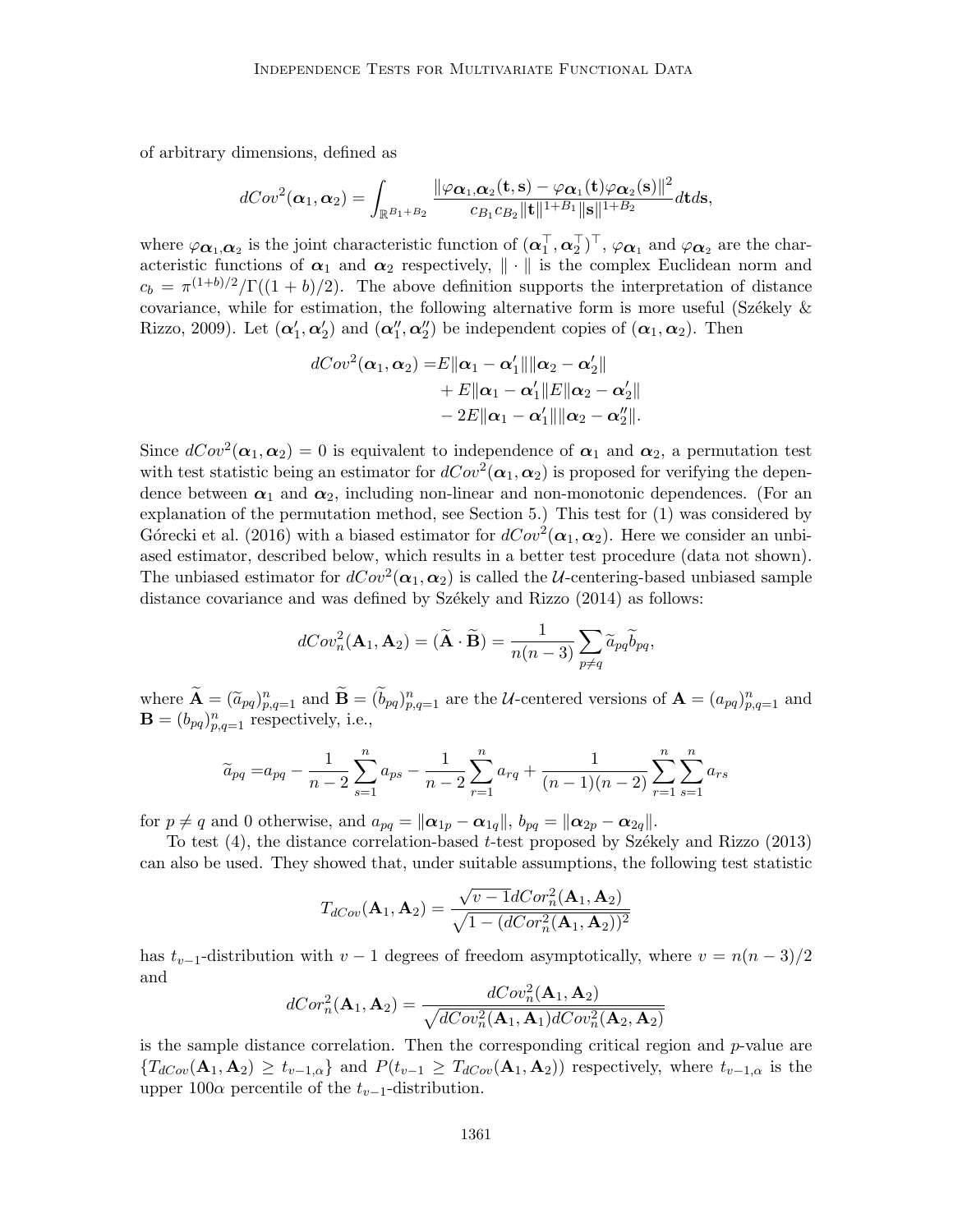The tests based on the distance covariance should be applicable to arbitrary positive integers  $B_1$  and  $B_2$ , including high-dimensional scenarios. However, recently Zhu et al. (2020) showed that this may not be the case for the sample distance covariance-based tests. Namely, they proved that the sample distance covariance between two random vectors can be approximated by the sum of squared componentwise sample cross-covariances, which indicates that the test based on this estimator can only capture linear dependence in high dimension. Moreover, they also showed that the distance correlation-based  $t$ -test has trivial limiting power when the two random vectors are non-linearly dependent but uncorrelated componentwise. To overcome such problems, Zhu et al. (2020) proposed tests based on the following aggregation of marginal sample distance covariances:

$$
mdCov_n^2(\mathbf{A}_1, \mathbf{A}_2) = \sqrt{\binom{n}{2}} \sum_{p=1}^{B_1} \sum_{q=1}^{B_2} dCov_n^2(\mathcal{A}_{1p}, \mathcal{A}_{2q}).
$$

The first test is the permutation test with  $mdCov_n^2(\mathbf{A}_1, \mathbf{A}_2)$  as the test statistic. The second test procedure is the t-test based on

$$
T_{mdCov}(\mathbf{A}_1, \mathbf{A}_2) = \frac{\sqrt{v-1}mdCor_n^2(\mathbf{A}_1, \mathbf{A}_2)}{\sqrt{1-(mdCor_n^2(\mathbf{A}_1, \mathbf{A}_2))^2}}
$$

having the same asymptotic distribution as  $T_{dCov}(\mathbf{A}_1, \mathbf{A}_2)$ , where  $mdCor_n^2(\mathbf{A}_1, \mathbf{A}_2)$  is defined analogously to  $dCor_n^2(\mathbf{A}_1, \mathbf{A}_2)$ . In contrast to the sample covariance-based tests, which test independence by treating all components of a vector jointly as a whole, the marginal sample distance covariance-based tests capture pairwise low-dimensional non-linear dependence. This implies that the latter tests can detect non-linear dependence in high dimensions, while the former may not have this property. This was demonstrated in the simulation studies of Zhu et al. (2020) for vector data, and in those of Section 6 below for functional data. Similar findings apply to Hilbert-Schmidt covariance, which we discuss in the next section.

#### 3.2 Hilbert-Schmidt Covariance and Its Marginal Version

Now we consider the Hilbert-Schmidt covariance proposed by Gretton et al. (2005, 2008), which is a generalization of the distance covariance. Hilbert-Schmidt covariance can be defined similarly to the distance covariance with kernel values instead of Euclidean distance, i.e.,

$$
hCov2(\boldsymbol{\alpha}_1, \boldsymbol{\alpha}_2) = EK(\boldsymbol{\alpha}_1, \boldsymbol{\alpha}'_1)L(\boldsymbol{\alpha}_2, \boldsymbol{\alpha}'_2) + EK(\boldsymbol{\alpha}_1, \boldsymbol{\alpha}'_1)EL(\boldsymbol{\alpha}_2, \boldsymbol{\alpha}'_2) - 2EK(\boldsymbol{\alpha}_1, \boldsymbol{\alpha}'_1)L(\boldsymbol{\alpha}_2, \boldsymbol{\alpha}''_2),
$$

where K and L are selected kernels. When these kernels are universal (e.g., Gaussian and Laplacian kernels; see Section 6) and defined on compact domains,  $hCov^2(\alpha_1, \alpha_2) = 0$ if and only if  $\alpha_1$  and  $\alpha_2$  are independent (Gretton et al., 2005, Theorem 4). Thus, the permutation test based on a biased estimator for  $hCov^2(\boldsymbol{\alpha}_1,\boldsymbol{\alpha}_2)$  was considered by Górecki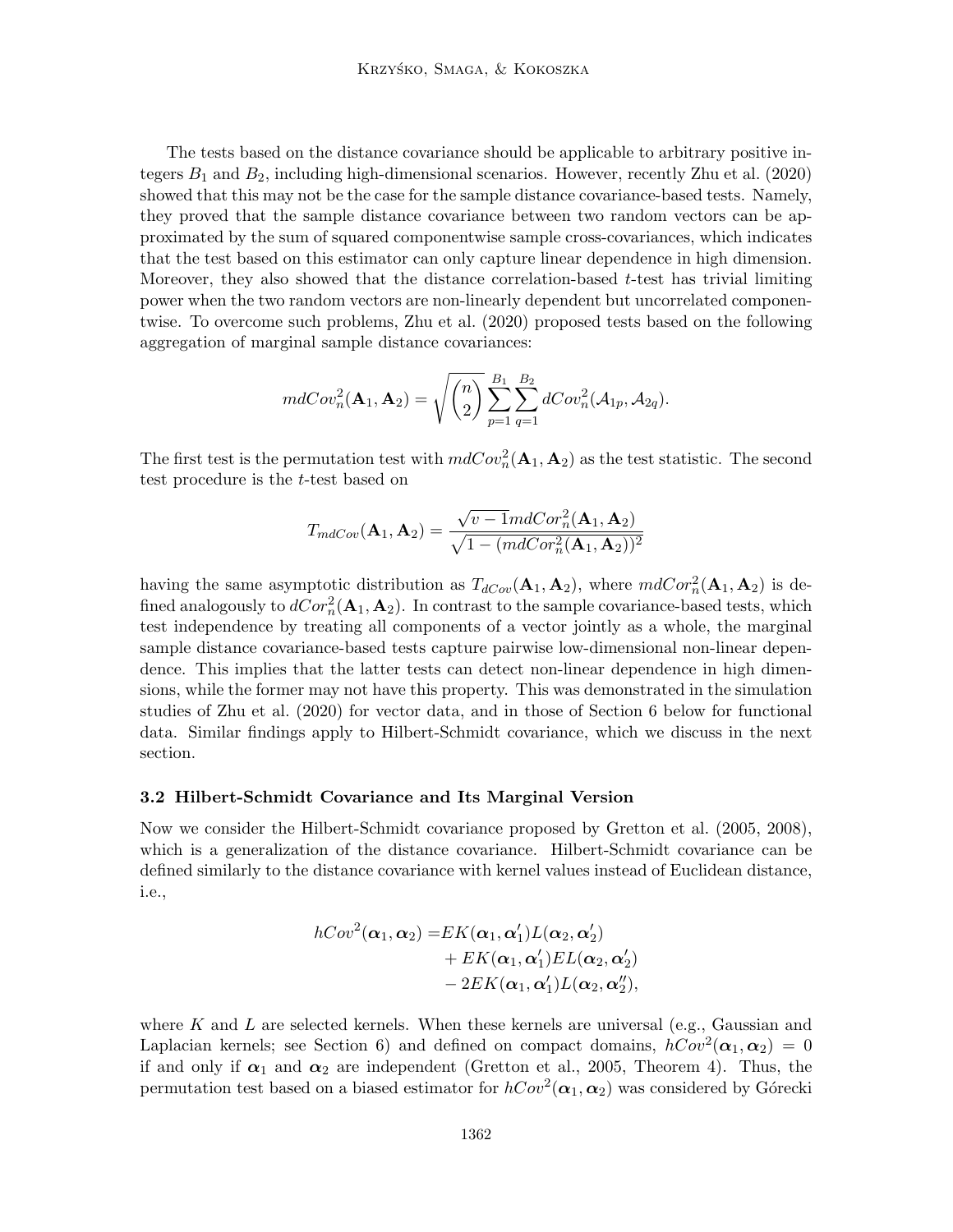et al. (2020) for testing (1). The natural unbiased sample Hilbert-Schmidt covariance is defined as follows:

$$
hCov_n^2(\mathbf{A}_1, \mathbf{A}_2) = (\widetilde{\mathbf{K}} \cdot \widetilde{\mathbf{L}}) = \frac{1}{n(n-3)} \sum_{p \neq q} \widetilde{k}_{pq} \widetilde{l}_{pq},
$$

where  $\widetilde{\mathbf{K}} = (\widetilde{k}_{pq})_{p,q=1}^n$  and  $\widetilde{\mathbf{L}} = (\widetilde{l}_{pq})_{p,q=1}^n$  are the U-centered versions of  $\mathbf{K} = (k_{pq})_{p,q=1}^n$  and  $\mathbf{L} = (l_{pq})_{p,q=1}^n$  respectively, where  $k_{pq} = l_{pq} = 0$  for  $p = q$  and otherwise  $k_{pq} = K(\alpha_{1p}, \alpha_{1q}),$  $l_{pq}=L(\boldsymbol{\alpha}_{2p},\boldsymbol{\alpha}_{2q}).$ 

Zhu et al. (2020) extended the  $T_{dCov}(\mathbf{A}_1, \mathbf{A}_2)$  test to the t-test based on the Hilbert-Schmidt covariance with test statistic

$$
T_{hCov}(\mathbf{A}_1, \mathbf{A}_2) = \frac{\sqrt{v - 1}hCor_n^2(\mathbf{A}_1, \mathbf{A}_2)}{\sqrt{1 - (hCor_n^2(\mathbf{A}_1, \mathbf{A}_2))^2}}.
$$

Moreover, they established that the  $hCov_n^2(\mathbf{A}_1, \mathbf{A}_2)$  and  $T_{hCov}(\mathbf{A}_1, \mathbf{A}_2)$  tests have the same drawbacks as the tests based on distance covariance (see Section 3.1). For this reason, Zhu et al. (2020) also proposed a permutation test based on the marginally aggregated sample Hilbert-Schmidt covariances

$$
mhCov_n^2(\mathbf{A}_1, \mathbf{A}_2) = \sqrt{\binom{n}{2}} \sum_{p=1}^{B_1} \sum_{q=1}^{B_2} hCov_n^2(\mathcal{A}_{1p}, \mathcal{A}_{2q})
$$

and the t-test based on

$$
T_{mhCov}(\mathbf{A}_1, \mathbf{A}_2) = \frac{\sqrt{v-1}mhCor_n^2(\mathbf{A}_1, \mathbf{A}_2)}{\sqrt{1-(mhCor_n^2(\mathbf{A}_1, \mathbf{A}_2))^2}}.
$$

To sum up, for testing (1) with  $k = 2$ , we have eight tests:

- four permutation tests based on  $dCov_n^2$ ,  $mdCov_n^2$ ,  $hCov_n^2$ ,  $mhCov_n^2$ ,
- four t-tests based on  $T_{dCov}$ ,  $T_{mdCov}$ ,  $T_{hCov}$ ,  $T_{mhCov}$ .

For simplicity, in the following, we will refer to the tests based on standard distance and Hilbert-Schmidt covariances as the joint distance and Hilbert-Schmidt covariances-based tests, or even more simply as joint covariances-based tests if applicable. Similarly, the tests based on marginally aggregated covariances will be refered to as marginal covariances-based tests.

Note that in this section, we applied these multivariate tests to vectors of coefficients of the basis representation. However, it is possible to define appropriate functional objects, for example characteristic functions or kernels, to obtain general functional distance covariance, functional Hilbert-Schmidt covariance, etc. For the former, this was done by Górecki et al. (2016, 2020), but for practical application, they finally also used the basis representation, which greatly simplifies work with general objects. Here we extend their practical solution. Moreover, in the next sections, we present a theoretical justification of the test procedures, and we consider the case  $k \geq 2$ , which is a further extension of the results of G $\acute{o}$ recki et al. (2016, 2020) and of Zhu et al. (2020), who investigated the case of two processes only.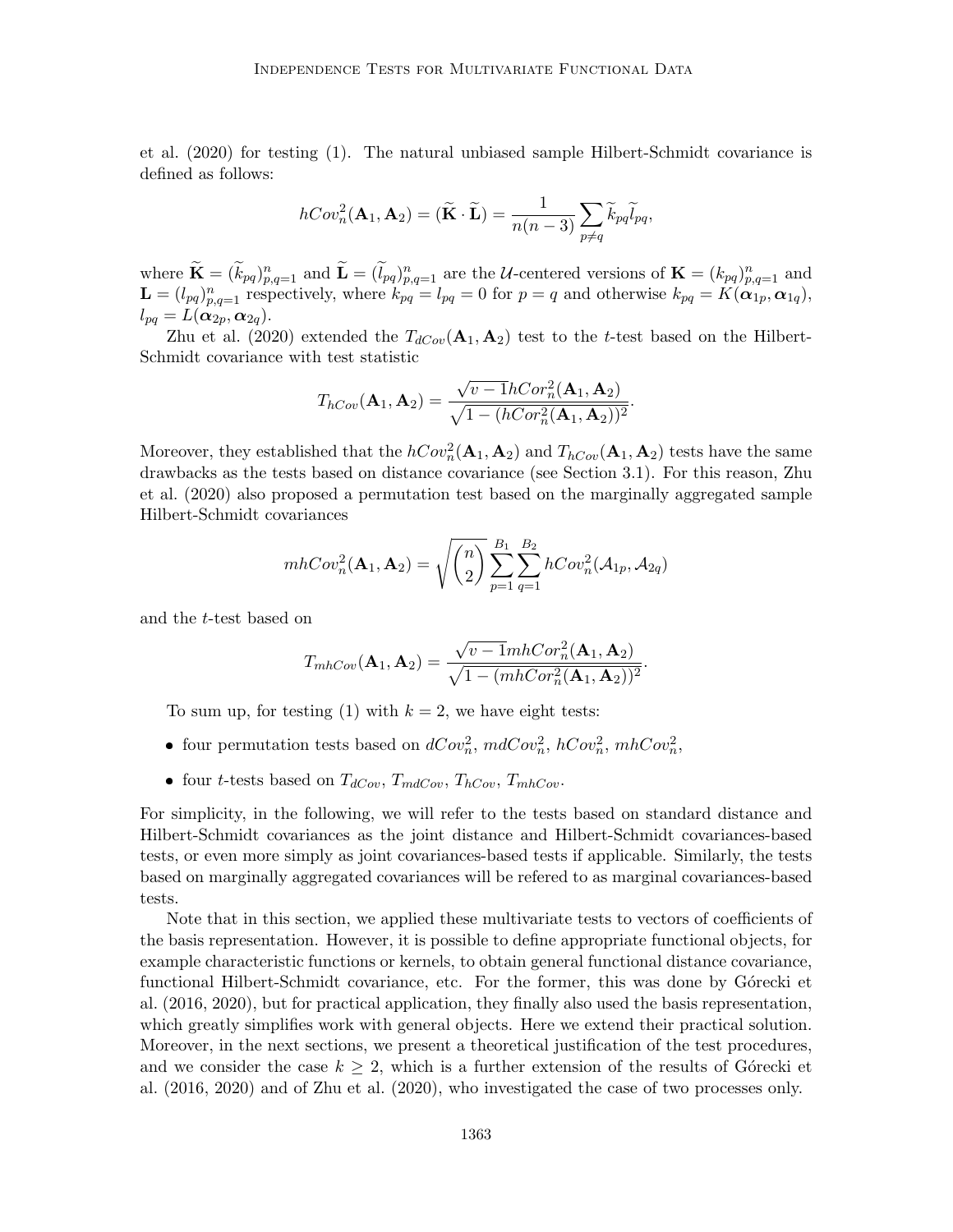# 4. Theoretical Justification of the Test Procedures

All procedures considered in this paper are theoretically justified under weak assumptions by the application of the general results established by Zhu et al. (2020), chiefly by the results in their Appendix A.2 dedicated to studentized test statistics in the High Dimension Medium Sample Size, HDMSS, framework and the unified approach they develop. The differences will be highlighted in the following, after suitable notation has been introduced. Basically, the setting we consider in this paper is more complex because we consider several samples and the objects in each sample are expansion coefficients. In the most general justification, we would thus need to work with four-dimensional tensors, and the idea might be lost in the manipulations of coefficients with four integer subscripts. To focus on the essence of the justification, we therefore first consider the case of  $k = 2$  and change the notation slightly to make the exposition of the theory easier to follow. In Remark 1, we comment on the assumptions needed in the general case.

We thus consider two populations of functions

$$
(X_1, \ldots, X_p)^\top, \quad (Y_1, \ldots, Y_q)^\top
$$
\n
$$
(5)
$$

that satisfy the following assumption

**Assumption 1** Each component  $X_i$ ,  $i = 1, \ldots, p$ , is a square integrable (i.e.,  $E||X_i||^2 < \infty$ ) random function in  $L_2(I_X)$  and each  $Y_j$ ,  $j = 1, \ldots, q$ , is a random function in  $L_2(I_Y)$ satisfying analogous assumptions.

The common domain  $I_X$  could be replaced by different domain  $I_{X_i}$ ,  $i = 1, \ldots, p$ , because we ultimately work with expansion coefficients. The same comment applies to the functions  $Y_i$ .

Let  $\{\phi_l\}_{l=1}^{\infty}$  be a complete orthonormal system in  $L_2(I_X)$ , and  $\{\psi_l\}_{l=1}^{\infty}$  such a system in  $L_2(I_Y)$ . Under Assumption 1, the following infinite expansions exist:

$$
X_i = \sum_{l=1}^{\infty} \alpha_{il} \phi_l, i = 1, \dots, p, \quad Y_j = \sum_{l=1}^{\infty} \beta_{il} \psi_l, j = 1, \dots, q.
$$

Suppose we observe iid realizations

$$
(X_{t1},...,X_{tp})^{\top}
$$
,  $(Y_{t1},...,Y_{tq})^{\top}$ ,  $t = 1,...,n$ .

The tests are based on approximations

$$
X_{ti} \approx \sum_{l=1}^{B_{X,i}} \alpha_{til} \phi_l, \quad Y_{tj} \approx \sum_{l=1}^{B_{Y,j}} \beta_{tjl} \psi_l, \quad t = 1, \dots, n.
$$

As we already noticed in Section 2, if the truncation levels  $B_{X,i}$  and  $B_{Y,j}$  are treated as fixed numbers, the testing problem (1) is not equivalent to the testing problem (4). However, asymptotic equivalence can be ensured if we let the truncation levels  $B_{X,i}$  and  $B_{Y,i}$  increase to infinity with the sample size  $n$ . To formulate a suitable assumption, we need to introduce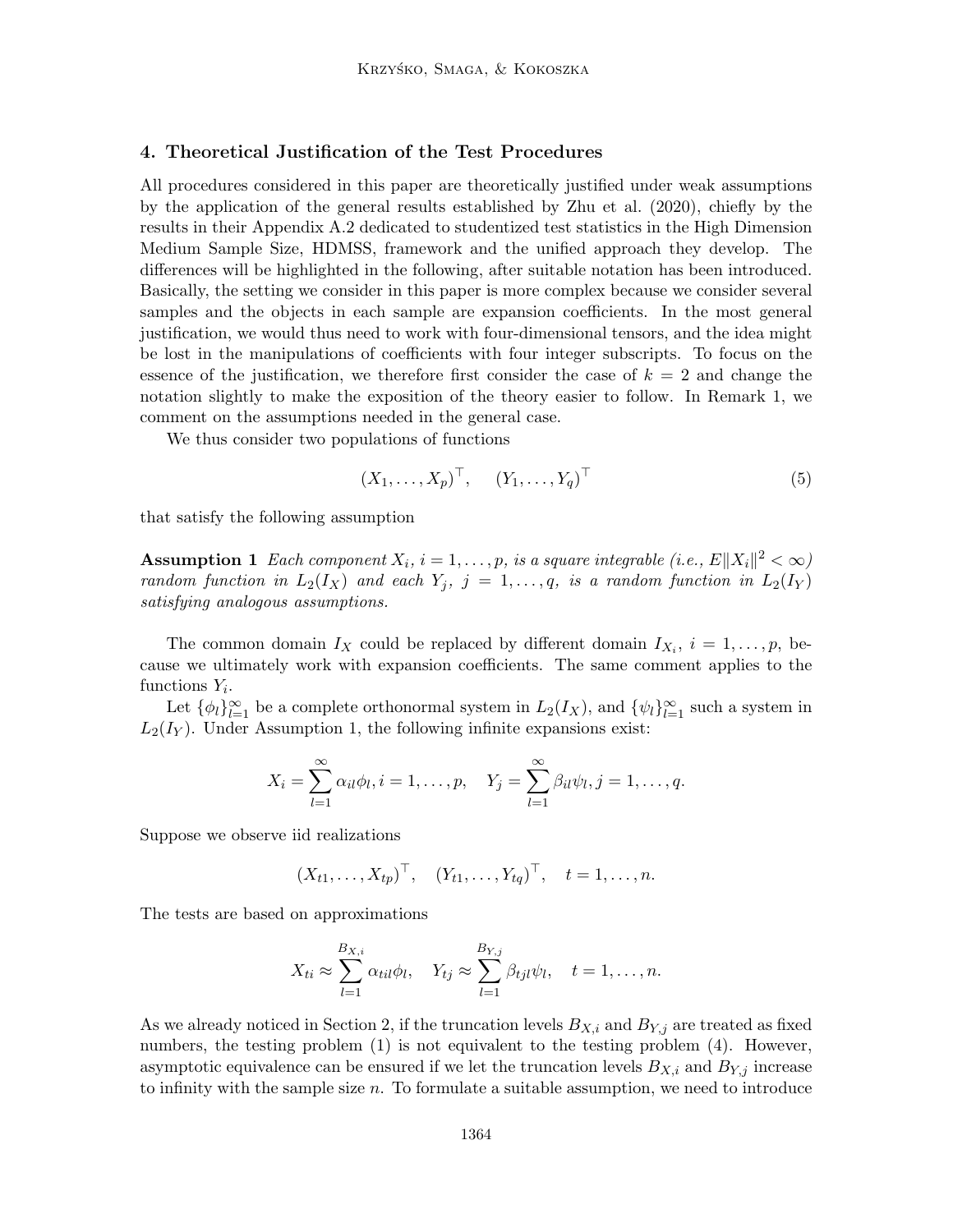some notation. The functional object  $(X_1, \ldots, X_p)^\top$  is approximately represented by the vector

$$
\mathbf{A} = (\alpha_{11}, \dots, \alpha_{1B_{X,1}}, \dots, \alpha_{p1}, \dots \alpha_{pB_{X,p}})^{\top}
$$
(6)

whose length is

$$
P = \sum_{i=1}^{p} B_{X,i}.
$$

Similarly, the object  $(Y_1, \ldots, Y_q)^\top$  is represented by the vector

$$
\mathbf{B} = (\beta_{11}, \dots, \beta_{1B_{Y,1}}, \dots, \beta_{q1}, \dots \beta_{qB_{Y,q}})^{\top}
$$

whose length is

$$
Q = \sum_{j=1}^{q} B_{Y,j}.
$$

**Assumption 2** The sample size n tends to infinity and, as  $n \to \infty$ ,

 $\min(B_{X,1}, \ldots, B_{X,p}) \to \infty$  and  $\min(B_{Y,1}, \ldots, B_{Y,q}) \to \infty$ .

Assumption 2 clearly implies the HDMSS condition of Zhu et al. (2020), i.e.,  $n \wedge P \wedge Q \rightarrow \infty$ . Consider the  $n \times P$  matrix

$$
\mathbf{A}_n = \left( \begin{array}{cccc} \alpha_{111} & \cdots & \alpha_{11B_{X,1}} & \cdots & \alpha_{1p1} & \cdots & \alpha_{1pB_{X,p}} \\ \alpha_{211} & \cdots & \alpha_{21B_{X,1}} & \cdots & \alpha_{2p1} & \cdots & \alpha_{2pB_{X,p}} \\ \vdots & \vdots & \vdots & \vdots & \vdots & \vdots & \vdots \\ \alpha_{n11} & \cdots & \alpha_{n1B_{X,1}} & \cdots & \alpha_{np1} & \cdots & \alpha_{npB_{X,p}} \end{array} \right),
$$

and an analogously defined  $n \times Q$  matrix  $\mathbf{B}_n$ . The difference between the functional setting of this paper and the setting of Zhu et al. (2020) is that we use the matrices  $\mathbf{A}_n$  and  $\mathbf{B}_n$  of coefficients rather than the matrices of observations.

We now formulate our test procedures within the unified framework of Zhu et al. (2020) that covers all tests statistics we consider. Suppose  $K(\cdot, \cdot)$  and  $L(\cdot, \cdot)$  are bounded bivariate kernels. The Gaussian and Laplacian kernels studied in the next section are clearly bounded by 1. Since the kernels are bounded, the following random variables are well-defined. For  $i = 1, \ldots, p$  and  $l(i) = 1, \ldots, B_{X,i}$ , set

$$
K_{st}(i, l(i)) = K(\alpha_{s,i,l(i)}, \alpha_{t,i,l(i)})
$$
  
\n
$$
- E[K(\alpha_{s,i,l(i)}, \alpha_{t,i,l(i)}) | \alpha_{s,i,l(i)}]
$$
  
\n
$$
- E[K(\alpha_{s,i,l(i)}, \alpha_{t,i,l(i)}) | \alpha_{t,i,l(i)}]
$$
  
\n
$$
+ E[K(\alpha_{s,i,l(i)}, \alpha_{t,i,l(i)})], \quad s, t = 1, ..., n,
$$

and define  $L_{st}(j, l(j)), j = 1, ..., q, l(j) = 1, ..., B_{Y,j}$  analogously.

Next we construct P matrices

$$
\mathbf{K}(i,l(i)) = (K_{st}(i,l(i)))_{s,t=1}^n, i = 1,\ldots,p, l(i) = 1,\ldots,B_{X,i}
$$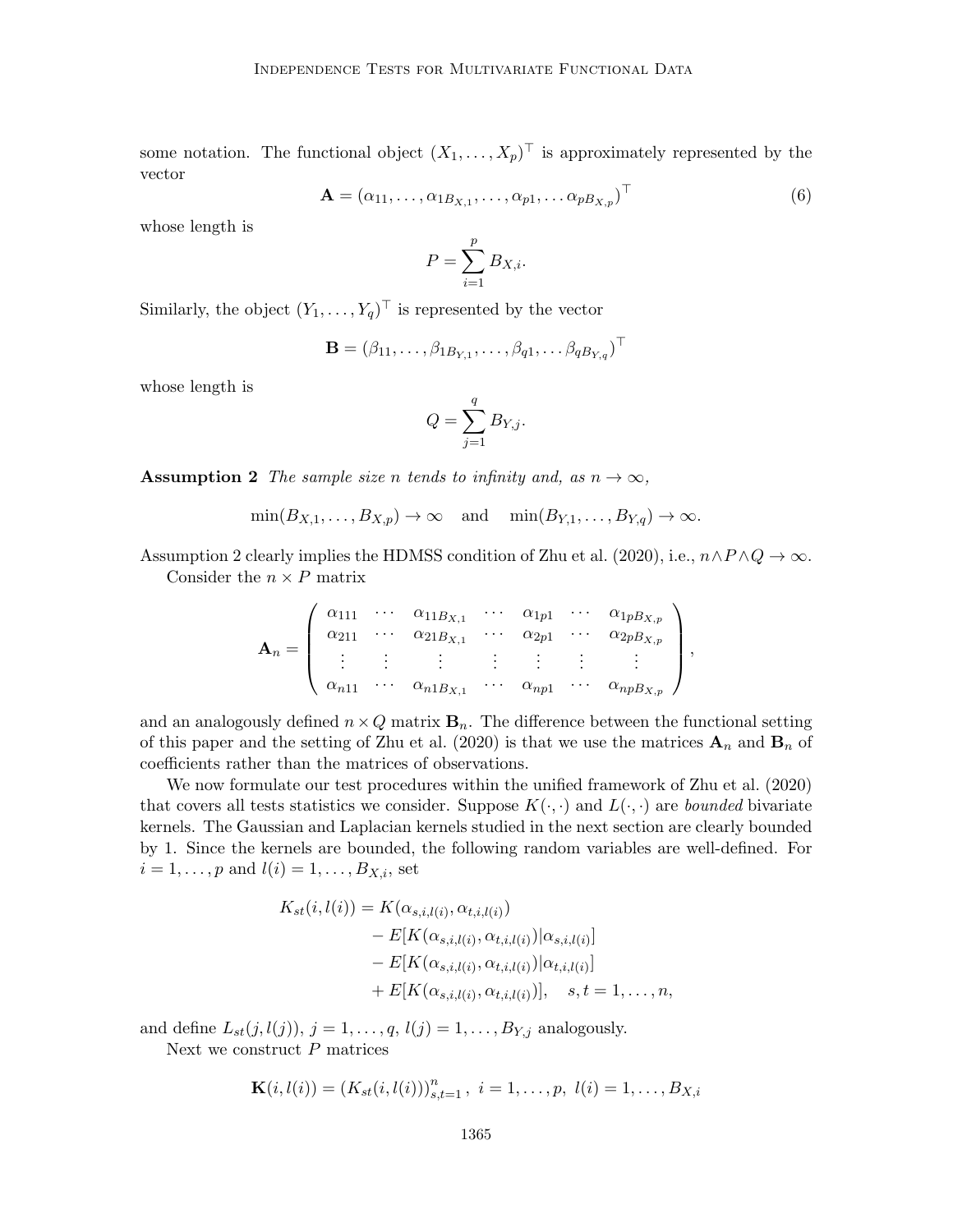and Q matrices

$$
\mathbf{L}(j,l(j)) = (L_{st}(j,l(j)))_{s,t=1}^n, \ j = 1,\ldots,q, \ l(j) = 1,\ldots,B_{Y,j}.
$$

Suppose  $\mathbf{G} = (g_{st})_{s,t=1}^n$  and  $\mathbf{H} = (h_{st})_{s,t=1}^n$  are  $n \times n$  matrices. Set

$$
\tilde{g}_{st} = g_{st} - \frac{1}{n-2} \sum_{v=1}^{n} g_{sv} - \frac{1}{n-2} \sum_{u=1}^{n} g_{ut} + \frac{1}{(n-1)(n-2)} \sum_{u,v=1}^{n} g_{uv}, \text{ if } s \neq t,
$$

and  $\tilde{g}_{st} = 0$  if  $s = t$ . Define the entries  $\tilde{h}_{st}$  analogously, and consider

$$
(\widetilde{\mathbf{G}}\cdot \widetilde{\mathbf{H}}):=\frac{1}{n(n-3)}\sum_{s,t=1}^n \widetilde{g}_{st}\widetilde{h}_{st}.
$$

Now we can define the unified covariance distance

$$
\mathrm{uCov}_n^2(\mathbf{A}_n, \mathbf{B}_n) = \frac{1}{\sqrt{PQ}} \sum_{i=1}^p \sum_{l(i)=1}^{B_{X,i}} \sum_{j=1}^q \sum_{l(j)=1}^{B_{Y,j}} (\widetilde{\mathbf{K}}(i, l(i)) \cdot \widetilde{\mathbf{L}}(j, l(j))).
$$

To ensure the asymptotic validity of the test procedures, we must reformulate Assumption D5 in Zhu et al. (2020) within our functional context. To do it, we need to introduce more notation. Consider the following quantities

$$
U(\mathbf{A}_s, \mathbf{A}_t) := \frac{1}{\sqrt{P}} \sum_{i=1}^p \sum_{l(i)=1}^{B_{X,i}} K_{st}(i, l(i)), \quad V(\mathbf{B}_s, \mathbf{B}_t) := \frac{1}{\sqrt{Q}} \sum_{j=1}^q \sum_{l(j)=1}^{B_{Y,j}} L_{st}(j, l(j)),
$$

where  $A_s$  and  $A_t$  are the sth and tth rows of the matrix  $A_n$  corresponding to the sth and tth observations, respectively, in the sample for  $(X_1, \ldots, X_p)^\top$ ;  $\mathbf{B}_s$  are  $\mathbf{B}_t$  are defined analoguously.

**Assumption 3** Denoting with "prime", ', independent copies of the vector  $\bf{A}$  given by (6), we assume that

$$
\frac{1}{\sqrt{n}} \frac{E[U^4(\mathbf{A}, \mathbf{A}')]}{\left(E[U^2(\mathbf{A}, \mathbf{A}')] \right)^2} \to 0 \tag{7}
$$

and

$$
\frac{E[U(\mathbf{A}, \mathbf{A}')U(\mathbf{A}', \mathbf{A}'')U(\mathbf{A}'', \mathbf{A}''')U(\mathbf{A}''', \mathbf{A})]}{(E[U^2(\mathbf{A}, \mathbf{A}')] )^2} \to 0.
$$
\n(8)

We impose analogous conditions on  $V(\cdot, \cdot)$ .

Just as in the case of directly observable vectors considered in Zhu et al. (2020), Assumption 3 does not have a clear, intuitive interpretation. It is needed to apply a martingale central limit theorem. Conditions (7) and (8) are abstract, technical assumptions needed to control the growth of the fourth moments of the partial sums in the definition of  $U(A_s, A_s)$ relative to the second moments. To a rough approximation, one can say that the kurtosis of the partial sums must be controlled to ensure a normal limit.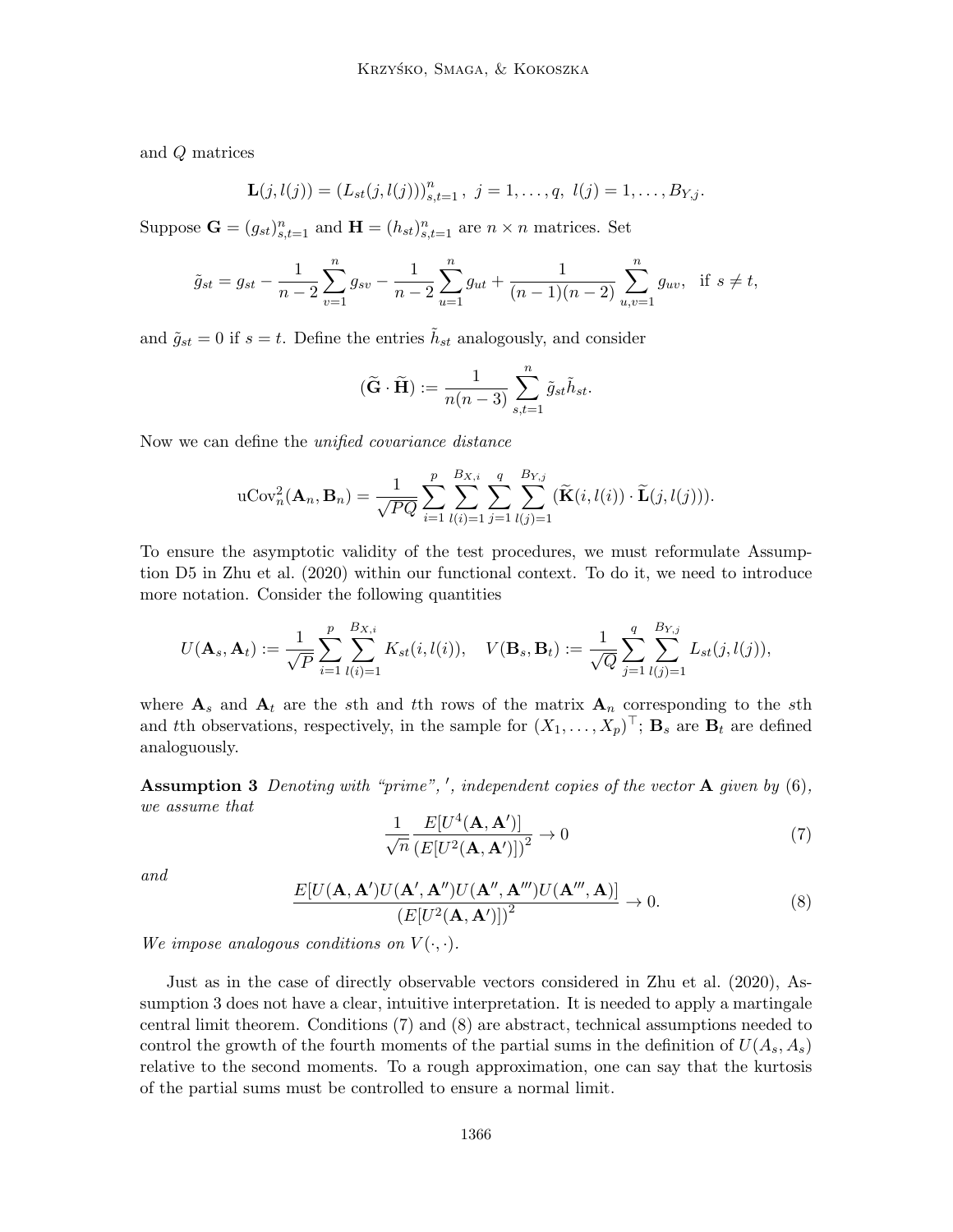To lighten the notation, set

$$
\mathcal{U}(\mathbf{A}_n, \mathbf{B}_n) = \mathrm{uCov}_n^2(\mathbf{A}_n, \mathbf{B}_n), \quad \mathcal{C}(\mathbf{A}_n, \mathbf{B}_n) = \frac{\mathcal{U}(\mathbf{A}_n, \mathbf{B}_n)}{\sqrt{\mathcal{U}(\mathbf{A}_n, \mathbf{A}_n)\mathcal{U}(\mathbf{B}_n, \mathbf{B}_n)}}
$$

and define the test statistic

$$
T_n = \kappa_n \frac{\mathcal{C}(\mathbf{A}_n, \mathbf{B}_n)}{\sqrt{1 - \mathcal{C}^2(\mathbf{A}_n, \mathbf{B}_n)}}, \quad \kappa_n = \sqrt{\frac{n(n-3)}{2} - 1}.
$$
 (9)

As in Section A.2 of Zhu et al. (2020), the following theorem provides an asymptotic justification for all tests considered in this paper. Its proof follows by direct verification that the assumptions we formulated imply the assumptions of Proposition A.2.1 established by Zhu et al. (2020). (Recall that we assume throughput that the realizations indexed by  $t = 1, \ldots, n$  are iid.)

**Theorem 1** If Assumptions 1, 2 and 3 hold, and the functional objects  $(X_1, \ldots, X_p)^\top$  and  $(Y_1, \ldots, Y_q)^\top$  are independent, then  $T_n \stackrel{d}{\rightarrow} N(0, 1)$ .

**Remark 1** Observe that in Assumptions 1, 2 and 3 conditions are imposed on each of the two groups separately. Under independence there is no connection between the two groups. In the case of k samples, not necessarily  $k = 2$ , Assumptions 1, 2 and 3 must be replaced by analogous assumptions specifying conditions on the functions, and objects derived from them, in each group separately.

#### 5. Testing Mutual Independence

In this section, we extend the results of Section 3 for pairwise processes  $(k = 2)$  to the case of  $k \geq 2$  processes, i.e., mutual independence. For this purpose, we apply the asymmetric and symmetric measures of mutual dependence given by Jin and Matteson (2018), which capture mutual dependence by aggregating pairwise dependence. They also considered other methods, but these two had the best finite sample performance, hence we omit the others.

Let us introduce the following notation. The subset of the vectors  $\alpha_1, \ldots, \alpha_k$  to the right of  $\alpha_i$  is defined as

$$
\boldsymbol{\alpha}_{i^+} = \left(\boldsymbol{\alpha}_{i+1}^{\top}, \ldots, \boldsymbol{\alpha}_{k}^{\top}\right)^{\top} \in \mathbb{R}^{B_{i+1} + \cdots + B_{k}}
$$

for  $i = 1, \ldots, k - 1$ . On the other hand, the subset of the vectors  $\alpha_1, \ldots, \alpha_k$  that excludes  $\alpha_i$  only is defined as:

$$
\boldsymbol{\alpha}_{-i} = \left(\boldsymbol{\alpha}_1^\top,\ldots,\boldsymbol{\alpha}_{i-1}^\top,\boldsymbol{\alpha}_{i+1}^\top,\ldots,\boldsymbol{\alpha}_k^\top\right)^\top \in \mathbb{R}^{B_1 + \cdots + B_{i-1} + B_{i+1} + \cdots + B_k}
$$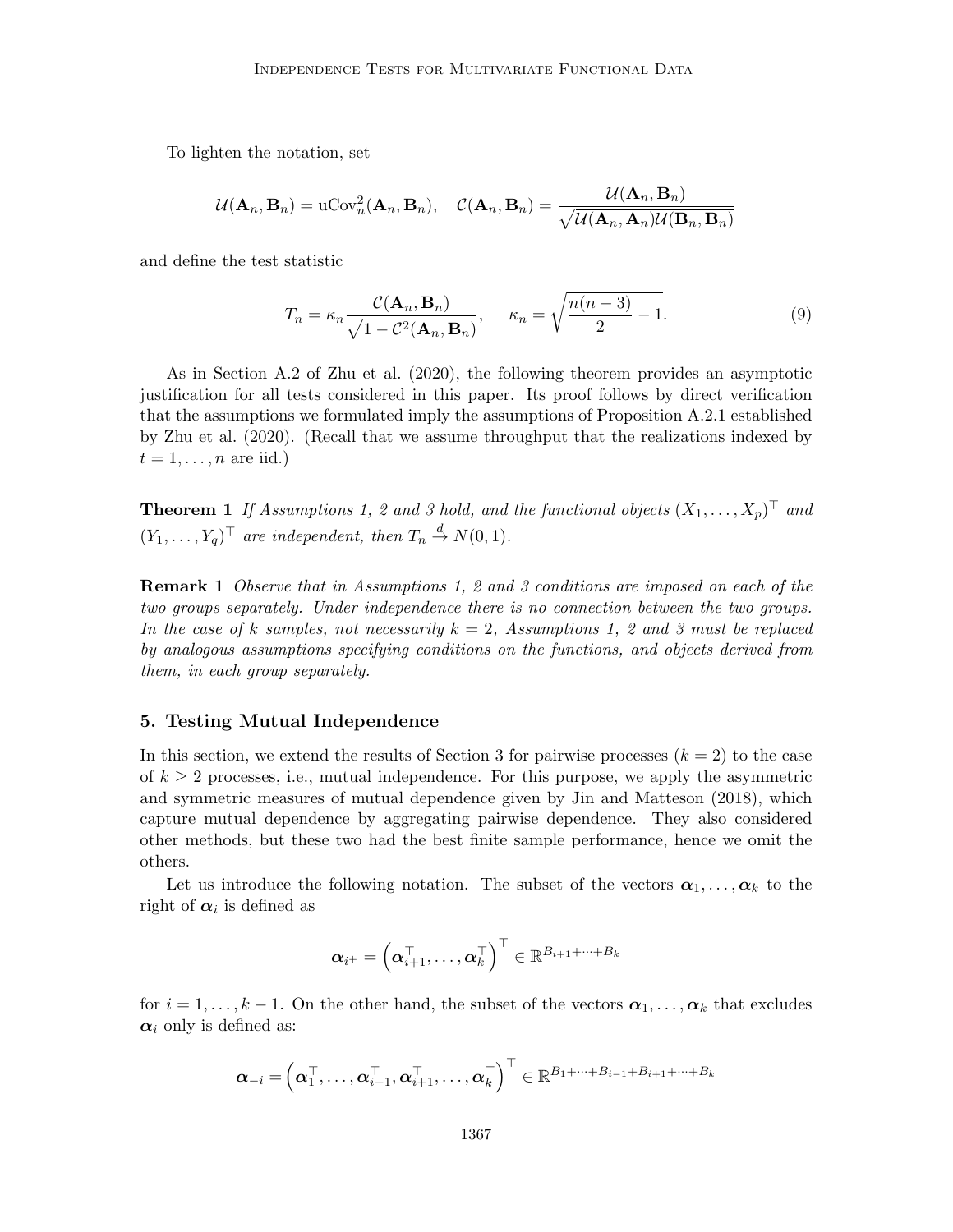for  $i = 1, \ldots, k$ . Using this notation, Jin and Matteson (2018) proposed the following asymmetric and symmetric measures of mutual dependence of vectors  $\alpha_1, \ldots, \alpha_k$ :

$$
R(\boldsymbol{\alpha}_1,\ldots,\boldsymbol{\alpha}_k) = \frac{1}{k-1} \sum_{i=1}^{k-1} V^2(\boldsymbol{\alpha}_i,\boldsymbol{\alpha}_{i+}),
$$
  

$$
S(\boldsymbol{\alpha}_1,\ldots,\boldsymbol{\alpha}_k) = \frac{1}{k} \sum_{i=1}^{k} V^2(\boldsymbol{\alpha}_i,\boldsymbol{\alpha}_{-i}),
$$

where  $V^2$  is a dependence measure for two vectors. They also proved that if  $V^2(\alpha,\beta) = 0$  is equivalent to independence of  $\alpha$  and  $\beta$ , then (under mild conditions)  $R(\alpha_1, \ldots, \alpha_k) = 0$  or  $S(\boldsymbol{\alpha}_1,\ldots,\boldsymbol{\alpha}_k)=0$  if and only if  $H_0^v$  in (4) holds. Moreover, under  $H_1^v$  in (4),  $R(\boldsymbol{\alpha}_1,\ldots,\boldsymbol{\alpha}_k)$ and  $S(\alpha_1, \ldots, \alpha_k)$  are strictly positive. Thus, we can reject the null hypothesis in (4) for large values of the following estimators for  $R(\boldsymbol{\alpha}_1, \ldots, \boldsymbol{\alpha}_k)$  and  $S(\boldsymbol{\alpha}_1, \ldots, \boldsymbol{\alpha}_k)$ :

$$
R_n(\mathbf{A}_1, ..., \mathbf{A}_k) = \frac{1}{k-1} \sum_{i=1}^{k-1} V_n^2(\mathbf{A}_i, \mathbf{A}_{i+}),
$$
  

$$
S_n(\mathbf{A}_1, ..., \mathbf{A}_k) = \frac{1}{k} \sum_{i=1}^{k} V_n^2(\mathbf{A}_i, \mathbf{A}_{-i}),
$$

where  $V_n^2$  is an estimator for  $V^2$ ,  $\mathbf{A}_{i^+} = (\mathbf{A}_{i+1}, \dots, \mathbf{A}_k)$  is the sample corresponding to  $\boldsymbol{\alpha}_{i^+}$ , and  $\mathbf{A}_{-i} = (\mathbf{A}_1, \ldots, \mathbf{A}_{i-1}, \mathbf{A}_{i+1}, \ldots, \mathbf{A}_k)$  corresponds to  $\boldsymbol{\alpha}_{-i}$ . Since the asymptotic null distributions of  $R_n$  and  $S_n$  are complicated, the permutation method is used to approximate the null distributions of these test statistics. In this method, the permuted sample of the pooled sample

$$
\pmb{\alpha}_{11},\dots,\pmb{\alpha}_{1n},\pmb{\alpha}_{21},\dots,\pmb{\alpha}_{2n},\dots,\pmb{\alpha}_{k1},\dots,\pmb{\alpha}_{kn}
$$

is as follows

$$
\boldsymbol{\alpha}_{11},\ldots,\boldsymbol{\alpha}_{1n},\boldsymbol{\alpha}_{2\pi_1(1)},\ldots,\boldsymbol{\alpha}_{2\pi_1(n)},\ldots,\boldsymbol{\alpha}_{k\pi_{k-1}(1)},\ldots,\boldsymbol{\alpha}_{k\pi_{k-1}(n)},
$$

where the permutations  $\pi_1, \ldots, \pi_{k-1}$  are uniformly chosen from the symmetric group  $\mathcal{S}_n$ , i.e., the set of all n! permutations of  $(1, \ldots, n)$ . Then the p-value for the permutation test is equal to the proportion of times that the test statistic based on the permuted samples is greater than that based on the original sample. In general, it is not possible to use all permuted samples in practical implementation, and so a large number of them is applied.

As  $V_n^2$ , Jin and Matteson (2018) used the sample distance covariance  $dCov_n^2$ . However, the remaining test statistics of Section 3 can also be considered. Of course,  $dCov_n^2$ ,  $T_{dCov}$ ,  $hCov_n^2$  and  $T_{hCov}$  seem to be preferred as they are consistent with the theoretical results of Jin and Matteson (2018), i.e., the quantities, which they estimate vanish if and only if the random vectors are independent. Nevertheless, as we will show in simulation studies in the next section, the  $R_n$  and  $S_n$  tests based on these four test statistics seem to have the same drawbacks as the joint covariances-based tests for two processes described in Section 3. Fortunately, we will also establish that the  $R_n$  and  $S_n$  tests using  $mdCov_n^2$ ,  $T_{mdCov}$ ,  $mhCov_n^2$ and  $T_{mhCov}$  overcome these drawbacks, similarly as in the case  $k = 2$ .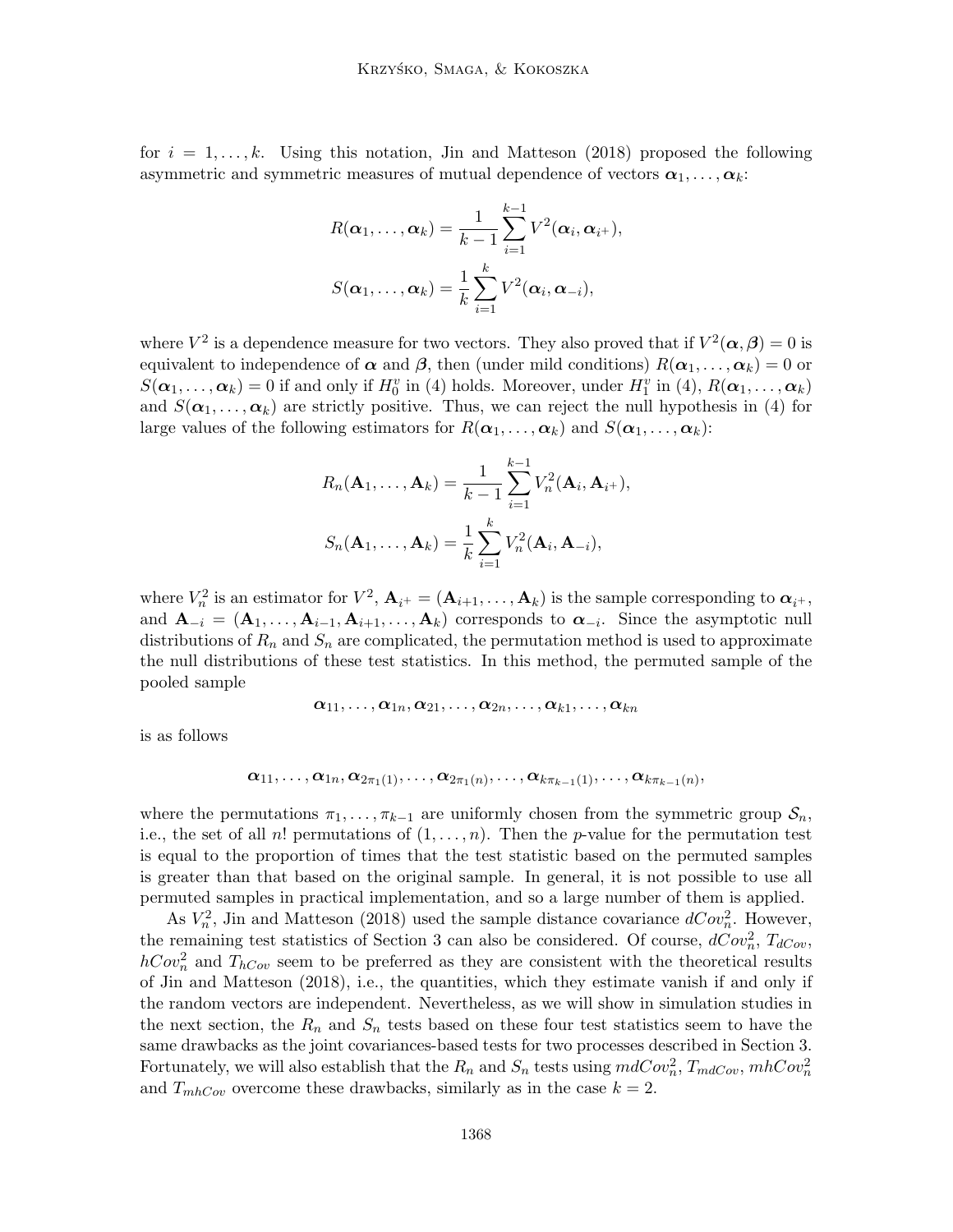# 6. Simulation Studies

In this section, we study the finite sample performance of the tests considered in Sections 3 and 5 in terms of size control and power. The empirical size of a test should be close to the significance level, which we set at  $\alpha = 5\%$ . Then the test maintain the type I error level accurately. On the other hand, the larger the power of the test, the better it is. The empirical sizes and powers of the tests were estimated as the proportions of rejections of the null hypothesis on the basis of 500 simulation replications, when the data were generated under the null and alternative hypothesis respectively. All numerical experiments in this paper were performed in the R program (R Core Team, 2020). The code is available from the authors upon request.

#### 6.1 Test Procedures

For pairwise independence  $(k = 2)$ , we considered 12 tests:

- four tests based on distance covariance:  $dCov_n^2$ ,  $mdCov_n^2$ ,  $T_{dCov}$ ,  $T_{mdCov}$ ,
- eight tests based on Hilbert-Schmidt covariance:  $hCov_n^2$ ,  $mhCov_n^2$ ,  $T_{hCov}$ ,  $T_{mhCov}$  with
	- Gaussian kernel  $K(\mathbf{x}, \mathbf{y}) = \exp(-\|\mathbf{x} \mathbf{y}\|^2/(2\gamma^2)),$
	- Laplacian kernel  $K(\mathbf{x}, \mathbf{y}) = \exp(-\|\mathbf{x} \mathbf{y}\| / \gamma).$

For mutual independence with  $k = 3$ , we had 24 tests, which were the above tests combined with the R and S methods described in Section 5. We used the same kernel (Gaussian or Laplacian) for all samples, but the bandwidth parameter  $\gamma$  was taken separately for each sample as the median distance between points in a sample, i.e.,  $\gamma_i = median\{\|\alpha_{ip} - \alpha_{iq}\|$ :  $p, q = 1, \ldots, n; p \neq q$  (Gretton et al., 2009). Following Zhu et al. (2020), we set 200 permuted samples to estimate the p-values of permutation tests based on the test statistics  $dCov_n^2$ ,  $mdCov_n^2$ ,  $hCov_n^2$ ,  $mhCov_n^2$ ,  $R_n$  and  $S_n$ . For  $k = 2$ , the  $T_{dCov}$ ,  $T_{mdCov}$ ,  $T_{hCov}$  and  $T_{mhCov}$  tests were implemented using the t-distribution approach.

# 6.2 Simulation Experiments

We generated functional data in the following three models. In Model 1 below, we used the B-spline basis as the basis representation of the functional data, since the Fourier basis was applied to generate simulation data. On the other hand, in Models 2 and 3, we considered both Fourier and B-spline bases. For simplicity, all numbers of basis functions  $B_{ij}$  were set equal to five. The coefficients of the basis representation were estimated by the least squares method.

**Model 1** We considered pairwise independence  $(k = 2)$ . We generated  $n = 20$  observations with dimensions  $p_* = p_1 = p_2 \in \{3, 6\}$  using the basis representation (3). Namely, the functional data were generated by their values in an equally spaced grid of 50 points  $t_{11} = t_{21} = 0, \ldots, t_{1,50} = t_{2,50} = 1$  in  $I_1 = I_2 = [0, 1]$  in the following way:

$$
\left[\begin{array}{c} \mathbf{X}_{1j}(t_{1u}) \\ \mathbf{X}_{2j}(t_{2u}) \end{array}\right] = \left[\begin{array}{cc} \mathbf{\Phi}_1(t_{1u}) & \mathbf{0} \\ \mathbf{0} & \mathbf{\Phi}_2(t_{2u}) \end{array}\right] \left[\begin{array}{c} \boldsymbol{\alpha}_{1j} \\ \boldsymbol{\alpha}_{2j} \end{array}\right] + \boldsymbol{\varepsilon}_{ju},
$$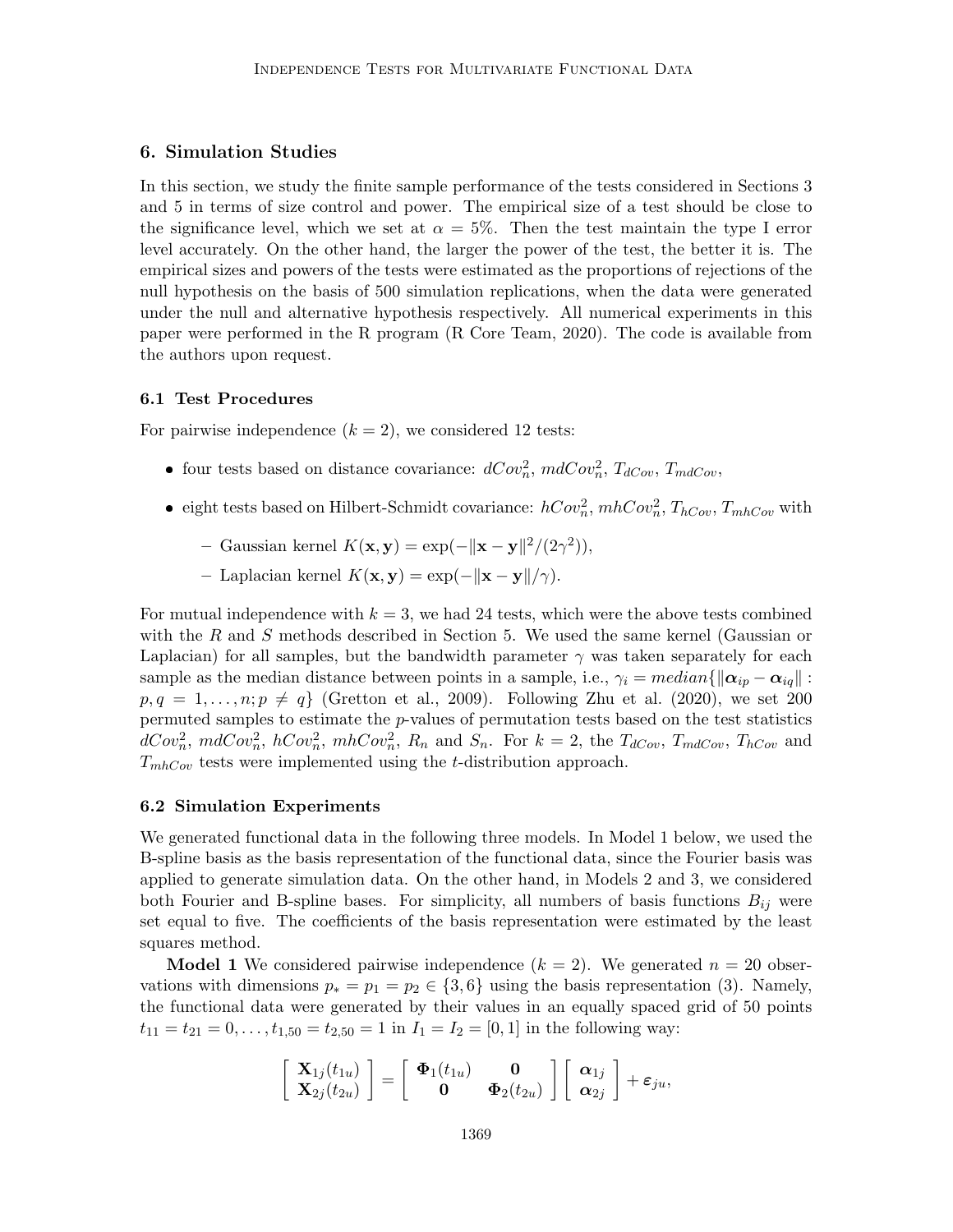where  $j = 1, \ldots, n$ ,  $u = 1, \ldots, 50$ , the matrices  $\Phi_l$  were as in (3) and contained the Fourier basis functions only,  $(\boldsymbol{\alpha}_{1j}^{\top},\boldsymbol{\alpha}_{2j}^{\top})^{\top}$  are 10p<sub>\*</sub>-dimensional random vectors, and  $\boldsymbol{\varepsilon}_{ju}^{\top} =$  $(\varepsilon_{ju,1},\ldots,\varepsilon_{ju,2p_*})$  were the measurement errors such that  $\varepsilon_{ju,v} \sim N(0,0.025a_{jv})$  were independent and  $a_{j\nu}$  was the range of the v-th row of the following matrix:

$$
\left[\begin{array}{cccc} \boldsymbol{\Phi}_{1}(t_{11})\boldsymbol{\alpha}_{1j} & \ldots & \boldsymbol{\Phi}_{1}(t_{1,50})\boldsymbol{\alpha}_{1j} \\ \boldsymbol{\Phi}_{2}(t_{21})\boldsymbol{\alpha}_{2j} & \ldots & \boldsymbol{\Phi}_{2}(t_{2,50})\boldsymbol{\alpha}_{2j} \end{array}\right].
$$

The random vectors  $(\boldsymbol{\alpha}_{1j}^{\top}, \boldsymbol{\alpha}_{2j}^{\top})^{\top}$  were generated in the following three settings, which were identical or similar to those considered by Zhu et al. (2020) in their experiments for multivariate data:

Setting 1 We generated i.i.d. samples  $\alpha_{1j}$  and  $\alpha_{2j}$  for  $j = 1, \ldots, n$  under the null hypothesis in the following three cases:

- (*i*)  $\alpha_{ij} \sim N_{5p_*}(\mathbf{0}_{5p_*}, \mathbf{I}_{p_*})$  for  $i = 1, 2$ ,
- (ii)  $\alpha_{1j} \sim AR_{0.5}(1)$  and  $\alpha_{2j} \sim AR_{-0.5}(1)$ , where  $AR_{\rho}(1)$  denotes the Gaussian autoregressive model of order 1 with parameter  $\rho$ ,

(*iii*) 
$$
\alpha_{ij} \sim N_{5p_*}(\mathbf{0}_{5p_*}, \Sigma_{5p_*})
$$
 for  $i = 1, 2$ , where  $\Sigma_a = (0.7|p-q|)_{p,q=1}^a$ .

Setting 2 We generated i.i.d. samples  $\boldsymbol{\alpha}_{1j} = (\alpha_{1j,1}, \ldots, \alpha_{1j,5p_*})^{\top}$  and  $\boldsymbol{\alpha}_{2j} = (\alpha_{2j,1}, \ldots, \alpha_{2j,5p_*})^{\top}$ for  $j = 1, \ldots, n$  under the alternative hypothesis in the following four cases:

(i) 
$$
\alpha_{1j} \sim N_{5p_*}(\mathbf{0}_{5p_*}, \mathbf{I}_{5p_*})
$$
 and  $\alpha_{2j,v} = \alpha_{1j,v}^2$  for  $v = 1, ..., 5p_*$ ,

(*ii*) 
$$
\alpha_{1j} \sim N_{5p_*}(\mathbf{0}_{5p_*}, \mathbf{\Sigma}_{5p_*})
$$
 and  $\alpha_{2j,v} = \alpha_{1j,v}^2$  for  $v = 1, ..., 5p_*, \mathbf{\Sigma}_a = (0.7|^{p-q})_{p,q=1}^a$ ,

(*iii*) 
$$
\alpha_{1j} \sim N_{5p_*}(\mathbf{0}_{5p_*}, \mathbf{I}_{5p_*})
$$
 and  $\alpha_{2j,v} = \log |\alpha_{1j,v}|$  for  $v = 1, ..., 5p_*$ ,

 $(iv)$   $\alpha_{1j} \sim N_{5p_*}(0_{5p_*}, I_{5p_*})$  and  $\alpha_{2j,v} = \alpha_{1j,v}/2 + Z_{j,v}$  for  $v = 1, \ldots, 5p_*,$  where  $Z_{j,v} \sim$  $N(0, 0.7)$  were independent.

Setting 3 We generated i.i.d. samples  $\boldsymbol{\alpha}_{1j} = (\alpha_{1j,1}, \ldots, \alpha_{1j,5p_*})^{\top}$  and  $\boldsymbol{\alpha}_{2j} = (\alpha_{2j,1}, \ldots, \alpha_{2j,5p_*})^{\top}$ for  $j = 1, \ldots, n$  under the alternative hypothesis in the following four cases:

- (i)  $\alpha_{1j,1},\ldots,\alpha_{1j,5p_*}$  were i.i.d. of uniform distribution  $U(-1,1)$  and  $\alpha_{2j,v} = \alpha_{1j,v}^2$  for  $v = 1, \ldots, 5p_*$
- (ii)  $\alpha_{1j,1},\ldots,\alpha_{1j,5p_*}$  were i.i.d. of uniform distribution  $U(0,1)$  and  $\alpha_{2j,v} = 4\alpha_{1j,v}^3$  $3.6\alpha_{1i,v} + 0.8$  for  $v = 1, \ldots, 5p_*,$
- (iii)  $\alpha_{1j,v} = \sin(z_{1j,v})$  and  $\alpha_{2j,v} = \cos(z_{1j,v})$  for  $v = 1, \ldots, 5p_*,$  where  $z_{1j,1}, \ldots, z_{1j,5p_*}$  were i.i.d. of uniform distribution  $U(0, 2\pi)$ ,
- $(iv)$   $\alpha_{1j,1},\ldots,\alpha_{1j,5p_*}$  were i.i.d. of uniform distribution  $U(-1,1)$  and  $\alpha_{2j,v}=\alpha_{1j,v}/2+Z_{j,v}$ for  $v = 1, \ldots, 5p_*,$  where  $Z_{j,v} \sim N(0, 0.5)$  were independent.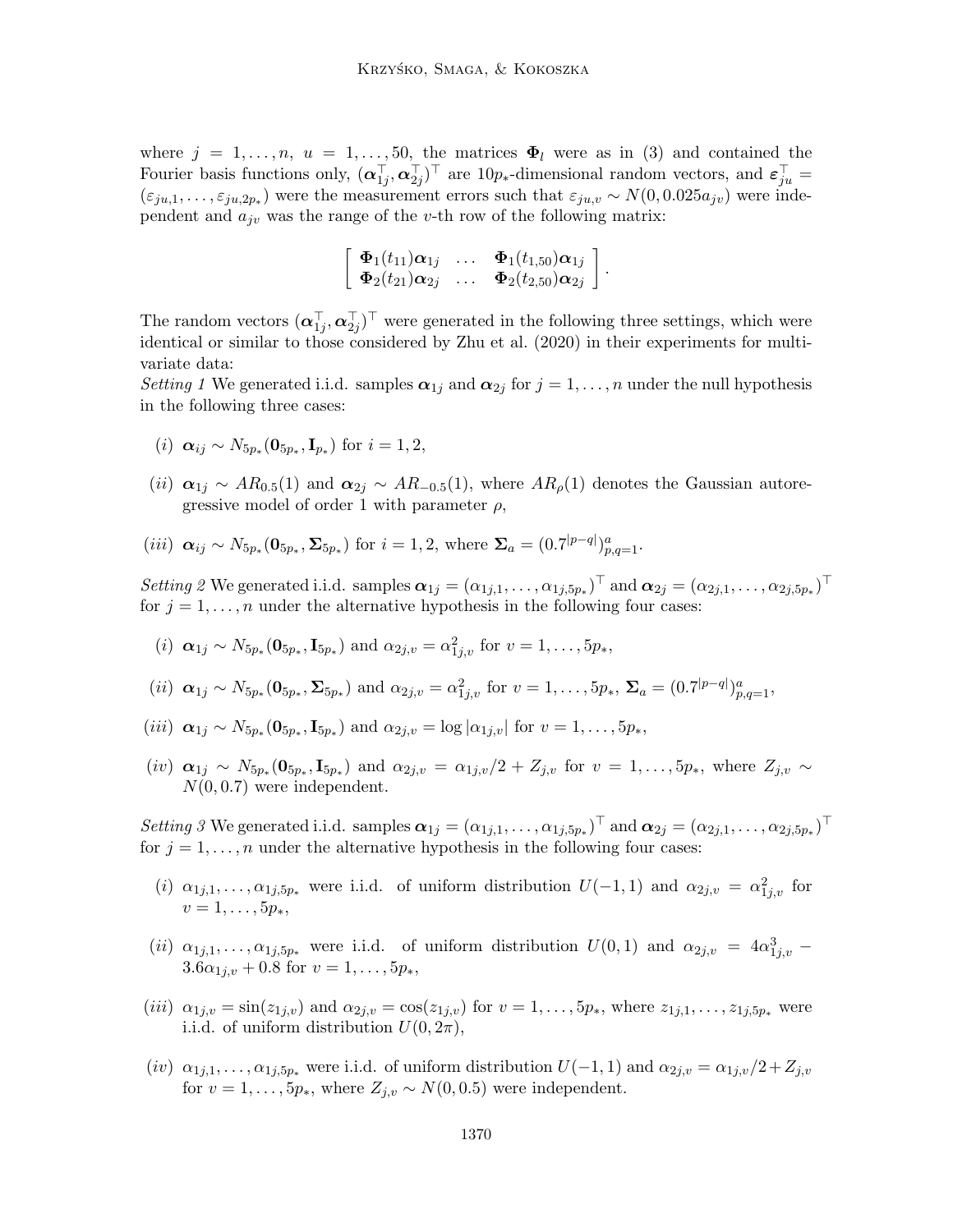**Model 2** Here, we considered pairwise independence  $(k = 2)$  as in Model 1, but we generated  $n = 20$  observations with dimensions  $p_1 = p_2 = 3$  using well-known stochastic processes instead of direct use of the basis representation.

We considered the Wiener process, the Ornstein-Uhlenbeck process and the Brownian bridge separately. We set  $I_1 = I_2 = [0, 1]$  and  $m = 25$  as the number of equally spaced design time points in [0, 1] at which the discrete functional data for the processes considered were observed. The Wiener process and the Ornstein-Uhlenbeck process were observed in points  $t_1 = 0, \ldots, t_{m+1} = 1$ , but the final observations used were those for the m points  $t_2, \ldots, t_{m+1}$ , because we removed the first zero value of these processes for  $t_1$ . The Brownian bridge was observed at the points  $t_1 = 0, \ldots, t_{m+2} = 1$ . However, the final observations used were those for the m points  $t_2, \ldots, t_{m+1}$ , as we removed the first and the last zero value of the Brownian bridge for  $t_1$  and  $t_{m+2}$ .

Let Z denote a stochastic process chosen from the Wiener process, the Ornstein-Uhlenbeck process and the Brownian bridge. Then the coordinates of each observation in the first sample  $\mathbf{X}_{11} = (X_{111}, X_{112}, X_{113})^{\top}, \dots, \mathbf{X}_{1n} = (X_{1n1}, X_{1n2}, X_{1n3})^{\top}$  were independent realizations of the process Z. Of course, for each observation such realizations were generated independently. The second sample  $\mathbf{X}_{21} = (X_{211}, X_{212}, X_{213})^{\top}, \ldots, \mathbf{X}_{2n} = (X_{2n1}, X_{2n2}, X_{2n3})^{\top}$ was generated in each of the following four cases  $(j = 1, \ldots, n; v = 1, 2, 3)$ :

- $(i)$  The observations were obtained in the same way as for the first sample but independently;
- (*ii*)  $X_{2jv} = X_{1jv}^2;$

$$
(iii) X_{2jv} = \log |X_{1jv}|;
$$

(iv)  $X_{2jv} = X_{1jv}/2 + Y_{jv}$ , where  $Y_{jv}$  is the process of i.i.d. variables of distribution  $N(0, 1.2)$ .

In case  $(i)$  the null hypothesis held, while in the remaining cases the alternative hypothesis held.

In the above method of data generation, the variables of multivariate functional data were independent. Thus we call this the independent setting. Additionally, we considered the following dependent setting. Let  $Y_{1j} \sim N_9(0_9, \Sigma)$ ,  $j = 1, ..., n$  be independent random vectors, where  $\Sigma = \sigma ((1 - \rho)I_9 + \rho I_9 I_9^{\dagger})$  with  $\sigma = 0.01$  and  $\rho = 0.1$ . Then the dependent coordinates of the multivariate functional data of the first sample were generated as  $\mathbf{X}_{1j}(t)$  +  $\mathbf{\Phi}(t) \mathbf{Y}_{1j}$ , where  $\mathbf{X}_{1j}$  were observations obtained in the independent setting,  $t \in [0,1]$ , and the  $3 \times 9$  matrix  $\Phi$  was as in Section 2 and contained three Fourier basis functions for each variable. In case  $(i)$ , the second sample was generated in the same way.

**Model 3** We considered mutual independence with  $k = 3$  groups of multivariate functional data. We generated three samples with  $n = 30$  observations each and equal dimensions  $p_1 = p_2 = p_3 = 3$ . The first and second (respectively the third) samples were obtained in the same way as the first (respectively the second) sample in Model 2. Naturally, the first two samples in this model were generated independently of each other. Similarly to Model 2, the null hypothesis held in case  $(i)$ , while it did not hold in the other cases, since then the first and third processes were dependent.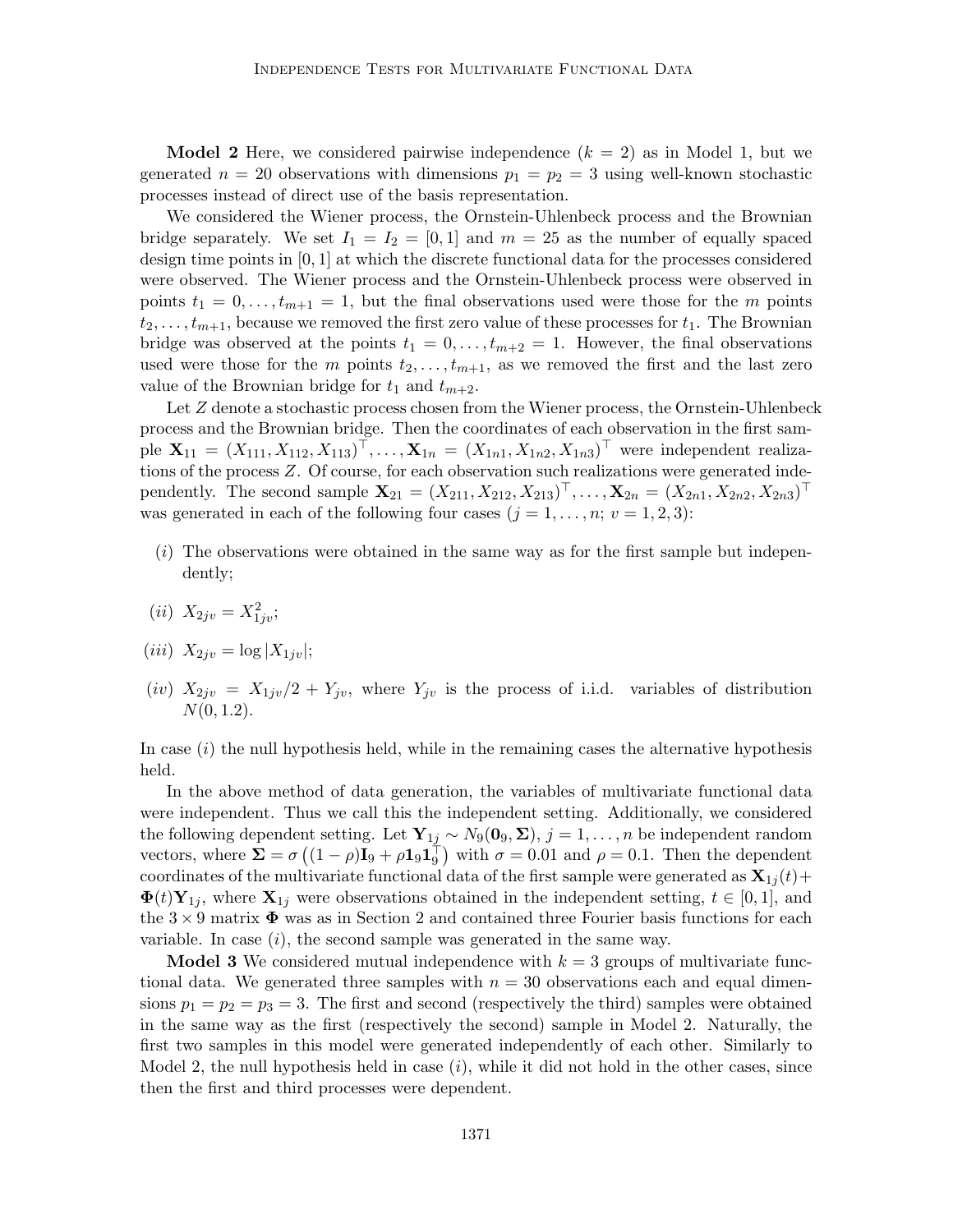

Figure 1: Box-and-whisker plots for empirical sizes (as percentages) of all tests obtained in Models 1–3. The solid, dashed and dotted horizontal lines represent the significance level 5% and the 95% and 99% binomial proportion confidence intervals [3.1%, 6.9%] and [2.5%, 7.5%] respectively. The two vertical lines divide the tests into three groups: on the left, tests based on distance covariance; in the middle, tests based on Hilbert-Schmidt covariance with Gaussian kernel  $(hCov^G,$  $mhCov<sup>G</sup>, T_{hCov}^G, T_{mhCov}^G$ ; on the right, tests based on Hilbert-Schmidt covariance with Laplacian kernel  $(hCov^L, mhCov^L, T_{hCov}^L, T_{mhCov}^L)$ .

### 6.3 Simulation Results

To save space, the simulation results for Models 1–3 are summarized by box-and-whisker and "line" plots in Figures 1–5 to illustrate the main findings of the simulation. The exact simulation results are available from the authors upon request.

In Figure 1, we can observe that all tests maintain the type I error level quite well. Their empirical sizes belong to the binomial proportion 95% and 99% confidence intervals  $[3.1\%, 6.9\%]$  and  $[2.5\%, 7.5\%]$  respectively (Duchesne & Francq, 2015) in almost all cases, as they should. There are only a few exceptions, mainly for the  $t$ -tests based on the joint distance and Hilbert-Schmidt covariances. This follows from the asymptotic character of these tests, i.e., they use a critical value based on the asymptotic distribution of test statistics. Moreover, this indicates that the t-tests are at least slightly more liberal than the permutation tests. It also seems that the tests based on marginally aggregated covariances control the type I error level at least slightly better then the tests based on joint distance and Hilbert-Schmidt covariances.

Figures 2 and 3 present a power comparison between joint and marginal versions of the distance and Hilbert-Schmidt covariances-based tests. We can observe that their performance depends on the character of dependence. For detecting non-linear dependence, the tests based on marginally aggregated covariances are better in terms of power than their joint counterparts. On the other hand, the reverse is usually true when the observations are linearly dependent. This is especially evident for Hilbert-Schmidt covariance-based tests,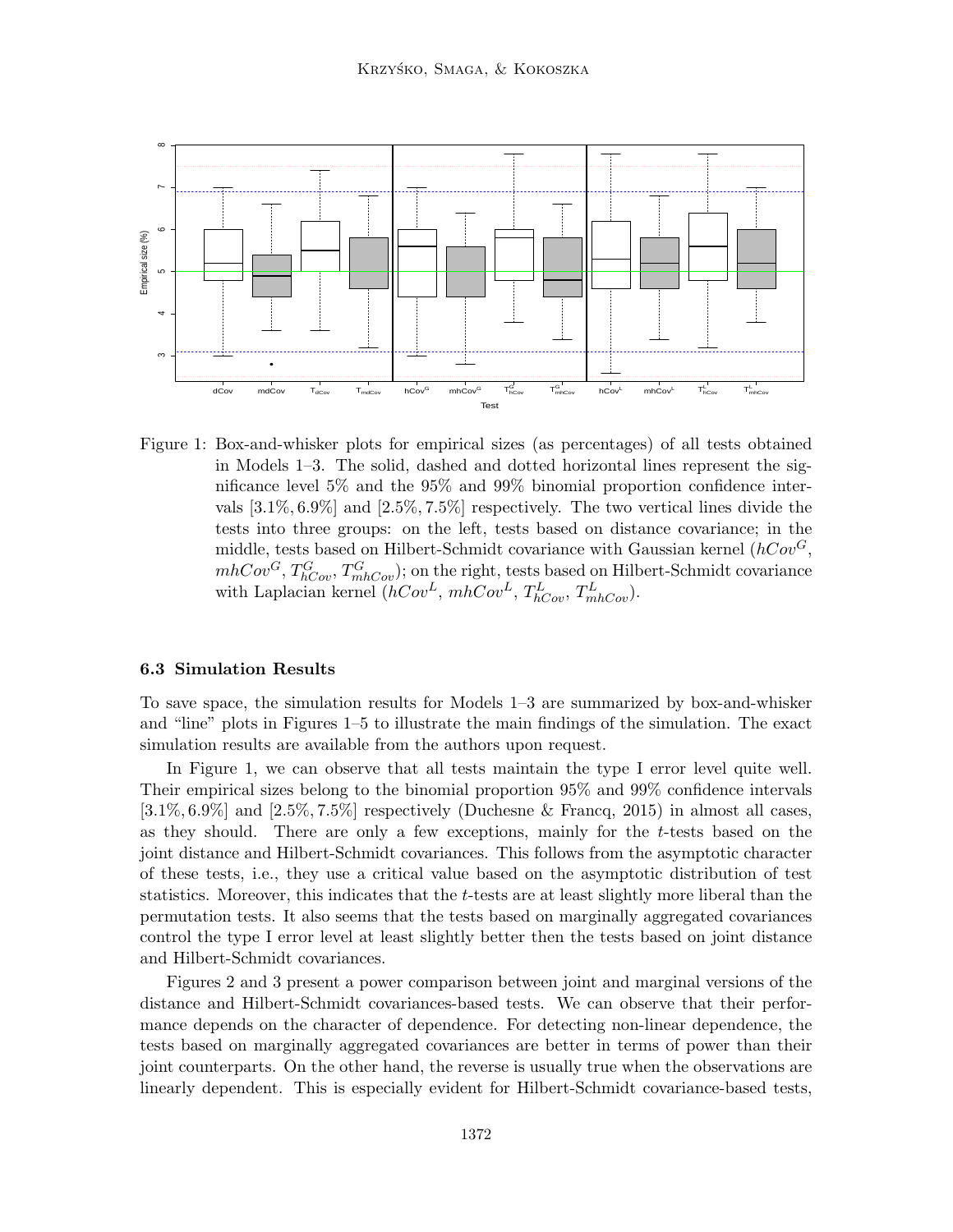

Figure 2: Box-and-whisker and "line" plots for empirical powers (as percentages) of all tests obtained in the case of non-linear dependence, i.e., Model 1, settings 2–3, cases  $(i)$ – $(iii)$ ; Models 2–3 in cases  $(ii)$ – $(iii)$ . The two vertical lines divide the tests into three groups: on the left, tests based on distance covariance; in the middle, tests based on Hilbert-Schmidt covariance with Gaussian kernel  $(hCov^G, mhCov^G,$  $T_{hCov}^G$ ,  $T_{mhCov}^G$ ); on the right, tests based on Hilbert-Schmidt covariance with Laplacian kernel  $(hCov^L, mhCov^L, T_{hCov}^L, T_{mhCov}^L)$ .

while for distance covariance-based tests, this holds to a much lesser extent. These results are consistent with those of Zhu et al. (2020) for multivariate data. Namely, they indicate that the joint covariance-based tests can capture linear dependence of multivariate functional data very well, but are much less powerful, or even fail, when detection of non-linear dependence is required. This can be explained by the fact that these tests use the basis representation of functional data, which reduces them to possibly high-dimensional multivariate data. On the other hand, the marginal versions of the tests better capture non-linear dependence, but may be worse at detecting linear dependence.

Under non-linear dependence, the distance covariance-based tests are less powerful than the Hilbert-Schmidt covariance-based tests with Gaussian kernel, which is overcome by using these tests with the Laplacian kernel. For linear dependence, the reverse is true for marginally aggregated covariance-based tests, while the power of all joint covariancebased tests is much more stable. The permutation tests and the corresponding  $t$ -tests are comparable in terms of power, but the latter are often slightly more powerful than the former, which may be explained by the slightly liberal character of the t-tests.

In Figures 4-5, the results for  $k = 3$  groups are presented. Thus, we compare the  $R_n$  and  $S_n$  methods considered in Section 5. These two methods seem to perform very similarly, but there are some differences, which we will now indicate. The  $S_n$  tests using the marginally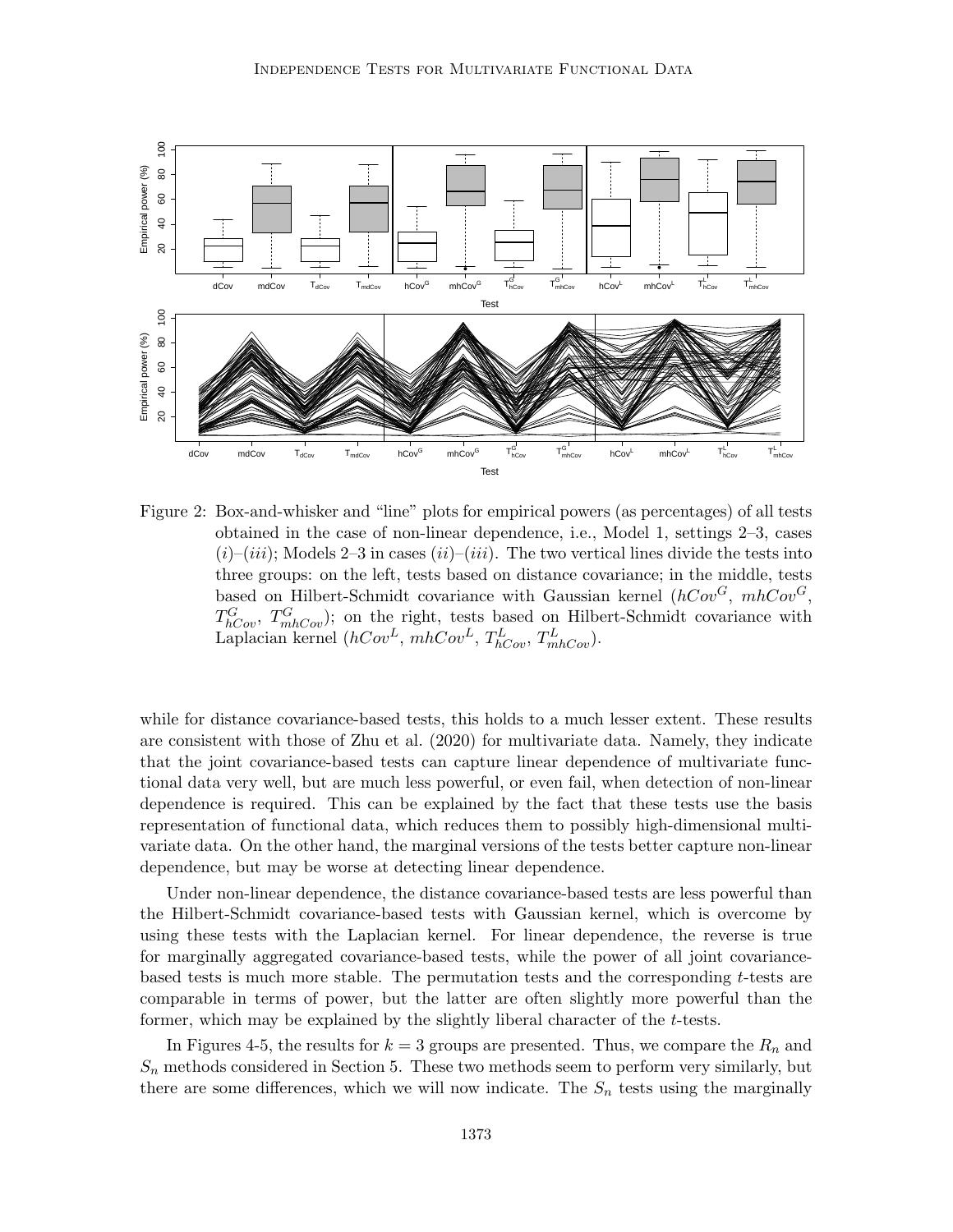

Figure 3: Same as Figure 2 but for linear dependence, i.e., case  $(iv)$  in Model 1 with settings 2–3 and in Models 2–3.

aggregated covariances are usually at least slightly more powerful then the  $R_n$  tests. Under non-linear dependence, the reverse holds for joint covariances, except for the  $hCov_n^2$  tests. Nevertheless, it seems that both the  $R_n$  and  $S_n$  methods capture the mutual dependence by combining the pairwise dependence measure. We can also observe that the above findings about the behaviour of joint and marginal versions of tests for pairwise dependence also hold true for the  $R_n$  and  $S_n$  tests; in particular, this extends the results of Zhu et al. (2020). Moreover, the use of a pairwise dependence measure in the  $R_n$  and  $S_n$  methods which does not have to be equal to zero if and only if the processes are independent (e.g.,  $mdCov<sup>2</sup>$ ) is also reasonable and results in powerful test procedures.

All of the above observations hold true for both Fourier- and B-spline-based tests. However, we can observe that the tests using a Fourier basis are more powerful than the Bspline-based tests (data not shown). This can perhaps be explained by the construction of the data (i.e., the Fourier basis is used in this construction) and the number of basis functions in the basis representation was set to five for both bases.

# 7. Real Data Example

For illustrative purposes, we re-analyse the pillar data set using the tests under consideration. This data set was investigated in G $\acute{o}$ recki et al. (2020) using functional canonical correlation analysis and and independent test based on Hilbert-Schmidt covariance with biased estimator.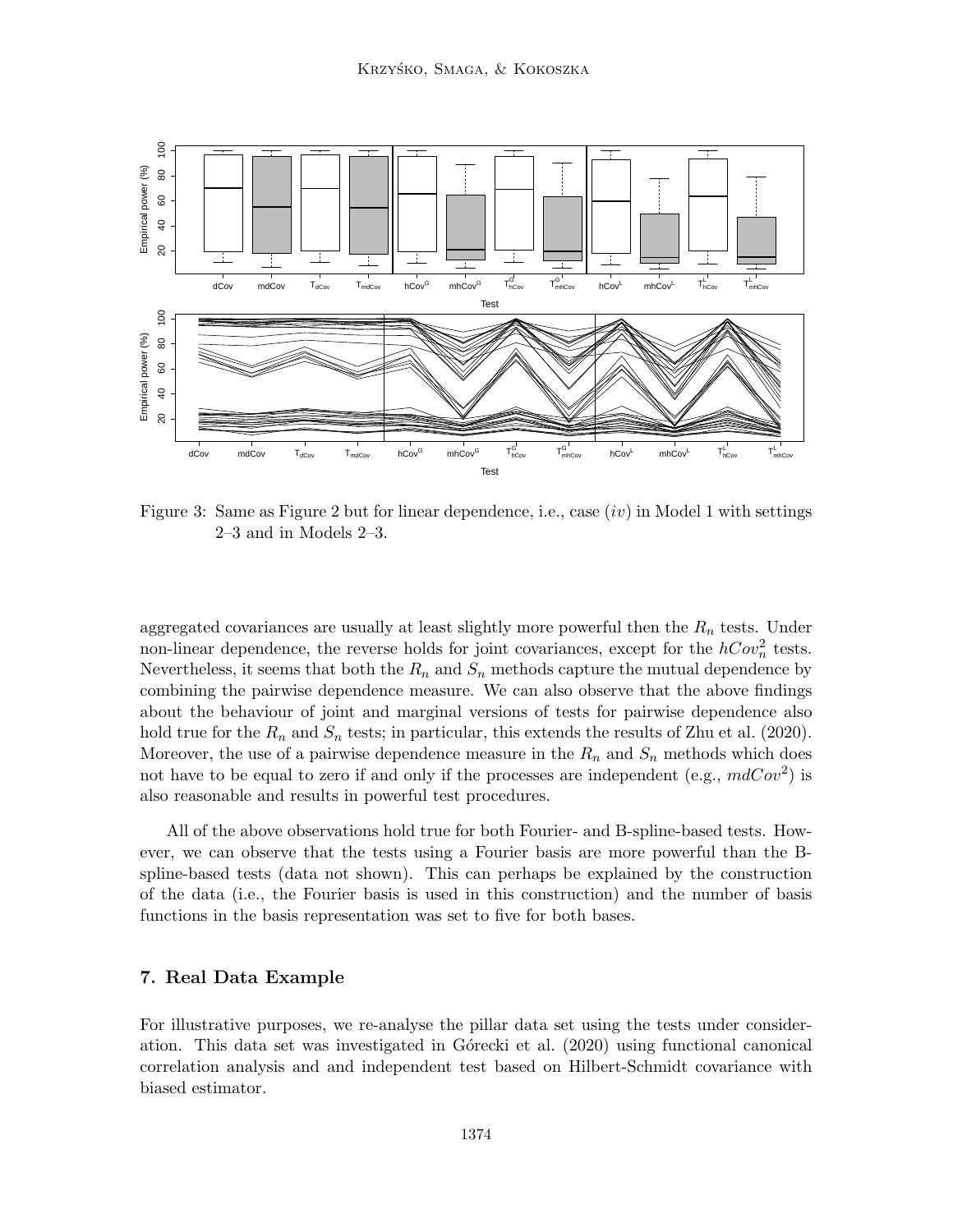

Figure 4: Box-and-whisker and "line" plots for empirical powers (as percentages) of  $R_n$ and  $S_n$  tests obtained in the case of non-linear dependence, i.e., Model 3 in cases  $(ii)$ – $(iii)$ . The two vertical lines divide the tests into three groups: on the left, tests based on distance covariance; in the middle, tests based on Hilbert-Schmidt covariance with Gaussian kernel  $(hCov^{GR}, hCov^{GS}, mhCov^{GR}, mhCov^{GS}, T_{hCov}^{GR},$  $T_{hCov}^{GS}$ ,  $T_{mhCov}^{GR}$ ,  $T_{mhCov}^{GS}$ ); on the right, tests based on Hilbert-Schmidt covariance with Laplacian kernel ( $hCov^{LR}$ ,  $hCov^{LS}$ ,  $mhCov^{LR}$ ,  $mhCov^{LS}$ ,  $T_{hCov}^{LR}$ ,  $T_{hCov}^{LS}$ ,  $T_{m h Cov}^{LR}$ ,  $T_{m h Cov}^{LS}$ ).

#### 7.1 Pillar Data Set

In the pillar data set, we have twelve pillars, which are groups of variables describing 38 European countries in the period 2008-2015. The data set was constructed based on the annual reports of the World Economic Forum (WEF) (http://www.weforum.org). The countries are listed in Table 3 of Górecki et al. (2020). The pillars are as follows:  $1$ institutions  $(17)$ ,  $2$  – infrastructure  $(6)$ ,  $3$  – macroeconomic environment  $(2)$ ,  $4$  – health and primary education (7),  $5$  – higher education and training (6),  $6$  – goods market efficiency  $(10)$ ,  $7$  – labor market efficiency  $(6)$ ,  $8$  – financial market development  $(5)$ ,  $9$  – technological readiness (4),  $10$  – market size (4),  $11$  – business sophistication (9),  $12$  – innovation (5). The numbers in parentheses are the number of variables of each pillar, which are listed in Table 2 of Górecki et al. (2016). These variables describe various socio-economic conditions or spheres for individual states.

Note that the pillar data are doubly multivariate data, since all variables of all pillars are measured repeatedly in time, i.e., for  $2008/2009$ ,  $2009/2010$ ,  $\dots$ ,  $2014/2015$ . This indicates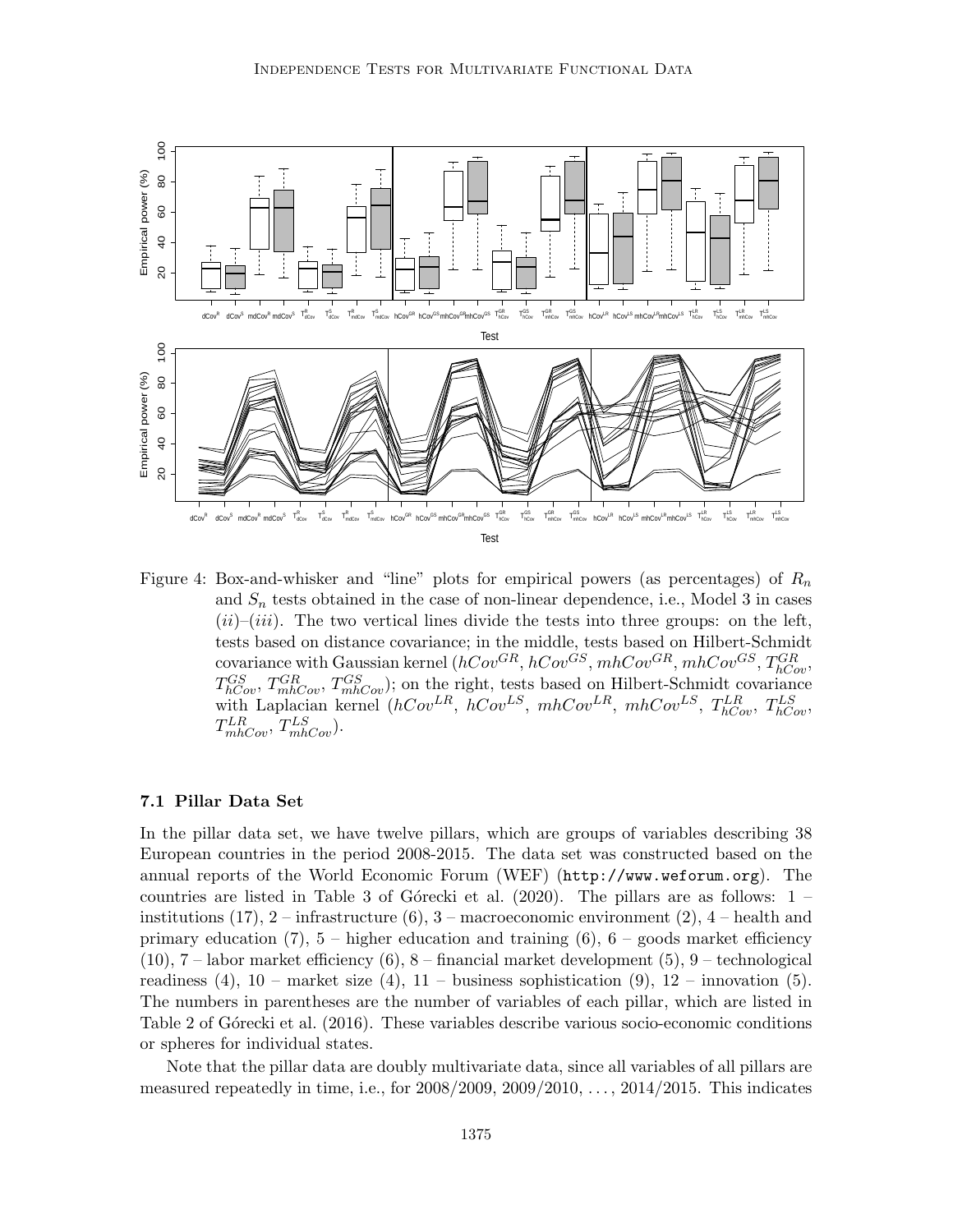

Figure 5: Same as Figure 4 but for linear dependence, i.e., Model 3 in case  $(iv)$ .

that we can treat them as multivariate functional data measured at seven time points. Namely, each pillar is represented as a multivariate random process with the appropriate number of variables (e.g., pillar 1 has 17 functional coordinates), which are observed at  $t_1 = 0.5, \ldots, t_7 = 6.5$ , belonging to the interval [0.5, 6.5]. Thus, we have  $n = 38$  functional observations characterized by twelve random processes  $\mathbf{X}_i \in L_2^{p_i}([0.5, 6.5])$ ,  $i = 1, ..., 12$ , with  $p_1 = 17, p_2 = 6, \ldots, p_{12} = 5.$ 

# 7.2 Results of Testing of Independence of Pillars

It is of interest to test the independence of particular pillars. For this purpose, the tests considered in Section 6 were applied. For the basis representation we used five Fourier basis functions, since the number of design time points is small. Nevertheless, for most pillars, the number of variables in the basis representation is quite large and even greater than the number of observations; for instance, for the first pillar, we have  $17 \cdot 5 = 97$  variables. The p-values of the permutation tests were estimated based on 1000 permuted samples.

First, we consider pairwise independence  $(k = 2)$  between all pairs of pillars. The resulting p-values are presented in Tables 1-3. All tests detect the dependence of most pairs of pillars. For example, the  $p$ -values of all tests for pillars 1 and 4 are always equal to zero, indicating their dependence. However, there are some pairs of pillars for which the tests have very different p-values. This applies mainly to comparisons of pillars 2 and 10 with other pillars. These two pillars are dependent on each other, but the distance covariancebased tests indicate that each of them is independent of some other pillars. On the other hand, the Hilbert-Schmidt covariance-based tests give a lower number of such independent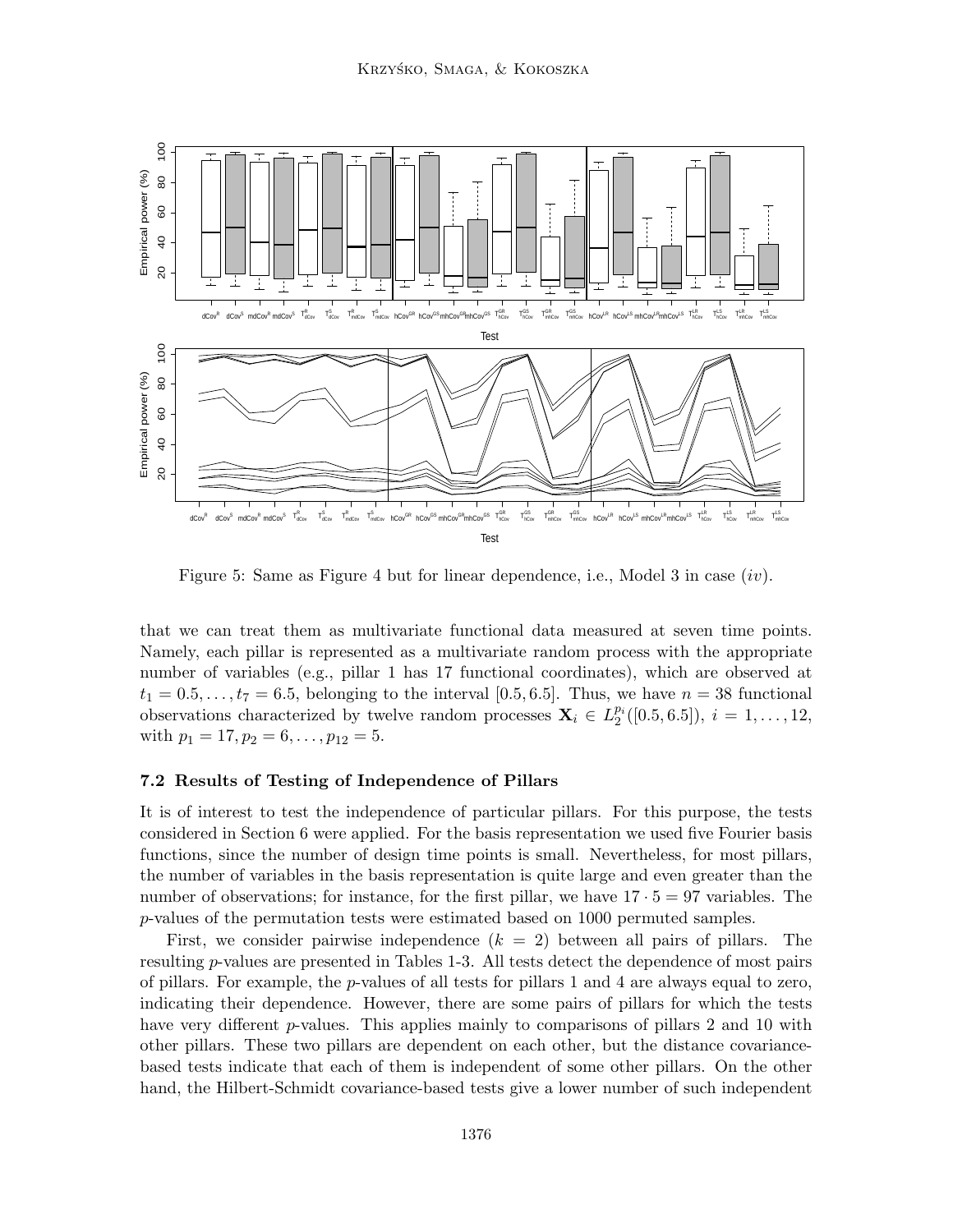| $dCov_n^2$ (ltm)  |                  | $\mathbf{1}$ | $\sqrt{2}$ | 3                | $\overline{4}$ | $\bf 5$        | $6\phantom{.}6$ | $\overline{7}$ | $8\,$      | $\boldsymbol{9}$ | 10         | 11  | 12  |
|-------------------|------------------|--------------|------------|------------------|----------------|----------------|-----------------|----------------|------------|------------------|------------|-----|-----|
| $mdCov_n^2$ (utm) | $\,1\,$          |              | $4.8\,$    | 1.1              | 0.0            | 0.0            | 0.0             | 0.0            | 0.0        | 0.0              | 22.9       | 0.0 | 0.0 |
|                   | $\overline{2}$   | 5.4          |            | 1.8              | 17.2           | $2.8\,$        | 3.4             | $5.3\,$        | $22.5\,$   | 18.4             | 0.0        | 0.6 | 0.7 |
|                   | $\sqrt{3}$       | 2.6          | $1.4\,$    |                  | 0.0            | 1.4            | 0.6             | 0.1            | 1.1        | 11.1             | 7.4        | 0.1 | 0.4 |
|                   | 4                | 0.0          | $35.9\,$   | 0.0              |                | 0.0            | 0.0             | 0.0            | 0.0        | $0.0\,$          | 65.6       | 0.0 | 0.0 |
|                   | $\bf 5$          | 0.0          | $2.7\,$    | 3.0              | 0.0            |                | 0.0             | 0.0            | 0.0        | 0.0              | 11.2       | 0.0 | 0.0 |
|                   | $\,6$            | 0.0          | $3.2\,$    | $3.0\,$          | 0.0            | 0.0            |                 | 0.0            | 0.0        | 0.0              | $10.2\,$   | 0.0 | 0.0 |
|                   | $\!\!7$          | 0.0          | $5.8\,$    | 0.2              | 0.0            | 0.0            | 0.0             |                | 0.0        | 0.0              | 22.7       | 0.0 | 0.0 |
|                   | $8\,$            | 0.0          | 18.4       | 12.5             | 0.0            | 0.0            | 0.0             | 0.0            |            | 0.0              | 37.3       | 0.0 | 0.0 |
|                   | $\boldsymbol{9}$ | 0.0          | 22.1       | 28.4             | 0.0            | 0.0            | 0.0             | 0.0            | 0.0        |                  | 61.5       | 0.0 | 0.0 |
|                   | 10               | 24.9         | 0.0        | $5.4\,$          | 74.2           | 8.0            | 7.6             | 23.2           | $29.3\,$   | 59.7             |            | 3.0 | 4.2 |
|                   | 11               | 0.0          | 0.7        | 0.4              | 0.0            | 0.0            | 0.0             | 0.0            | 0.0        | 0.0              | 2.0        |     | 0.0 |
|                   | $12\,$           | 0.0          | 0.9        | $2.0\,$          | 0.0            | 0.0            | 0.0             | 0.0            | 0.0        | 0.0              | 3.8        | 0.0 |     |
|                   |                  |              |            |                  |                |                |                 |                |            |                  |            |     |     |
|                   |                  | $\,1\,$      | $\sqrt{2}$ | $\boldsymbol{3}$ | $\overline{4}$ | $\bf 5$        | $\,6$           | $\overline{7}$ | $8\,$      | $\boldsymbol{9}$ | 10         | 11  | 12  |
| $T_{dCov}$ (ltm)  | $\,1$            |              | $3.2\,$    | 0.0              | 0.0            | 0.0            | 0.0             | 0.0            | 0.0        | 0.0              | 33.7       | 0.0 | 0.0 |
| $T_{mdCov}$ (utm) | $\,2$            | $4.2\,$      |            | 0.0              | 26.0           | 0.6            | 0.6             | 3.2            | $25.9\,$   | $25.2\,$         | 0.0        | 0.0 | 0.0 |
|                   | $\sqrt{3}$       | $\rm 0.3$    | 0.0        |                  | 0.0            | 0.0            | 0.0             | 0.0            | 0.1        | 10.1             | 3.4        | 0.0 | 0.0 |
|                   | 4                | 0.0          | 47.6       | 0.0              |                | 0.0            | 0.0             | 0.0            | 0.0        | 0.0              | 68.5       | 0.0 | 0.0 |
|                   | $\bf 5$          | 0.0          | 0.6        | 0.4              | 0.0            |                | 0.0             | 0.0            | 0.0        | 0.0              | 14.2       | 0.0 | 0.0 |
|                   | $\,6$            | 0.0          | 0.4        | 0.7              | 0.0            | 0.0            |                 | 0.0            | 0.0        | 0.0              | 11.0       | 0.0 | 0.0 |
|                   | $\!\!7$          | 0.0          | 4.4        | 0.0              | 0.0            | 0.0            | 0.0             |                | 0.0        | 0.0              | 28.9       | 0.0 | 0.0 |
|                   | $8\,$            | 0.0          | 22.6       | 14.7             | 0.0            | 0.0            | 0.0             | 0.0            |            | 0.0              | 47.1       | 0.0 | 0.0 |
|                   | $\boldsymbol{9}$ | 0.0          | 31.5       | 39.6             | 0.0            | 0.0            | 0.0             | 0.0            | $0.0\,$    |                  | 68.7       | 0.0 | 0.0 |
|                   | 10               | 36.6         | 0.0        | 1.7              | 74.0           | 9.2            | 6.3             | 28.7           | 38.4       | 67.9             |            | 0.4 | 2.0 |
|                   | 11<br>$12\,$     | 0.0<br>0.0   | 0.0<br>0.0 | 0.0<br>0.2       | 0.0            | 0.0<br>$0.0\,$ | 0.0<br>0.0      | 0.0<br>0.0     | 0.0<br>0.0 | 0.0<br>0.0       | 0.3<br>1.4 | 0.0 | 0.0 |

Table 1: P-values (as percentages) of the  $dCov_n^2$ ,  $mdCov_n^2$ ,  $T_{dCov}$  and  $T_{mdCov}$  tests for pairwise independence for the pillar data set (ltm - lower triangular of matrix, utm upper triangular of matrix)

instances. Finally, the  $mhCov_n^2$  and  $T_{mhCov}$  tests, which seem to be the most powerful for the pillars data set (as explained below), suggest the independence of pillars 8 and 10 only (at significance level of 5%).

It seems that the above remarks are consistent with the simulation results for the case of non-linear dependence. We explain this as follows. First of all, the p-values of the tests based on marginally aggregated covariances are usually smaller than those of the corresponding joint covariances-based tests. Moreover, in some cases, the decisions suggested by the joint and marginal versions of the tests are different; for instance, the  $mhCov_n^2$  and  $T_{mhCov}$  tests reject the independence of pillars 9 and 10, while the  $hCov_n^2$  and  $T_{hCov}$  tests do not. All this confirms that the marginally aggregated covariances-based tests have better ability to detect non-linear dependence than the joint covariance tests. Furthermore, the p-values of the distance covariance-based tests are greater than those of the Hilbert-Schmidt covariancebased tests with Gaussian kernel, which are greater than the p-values of the latter tests using the Laplacian kernel. This is consistent with the increase in the power of these tests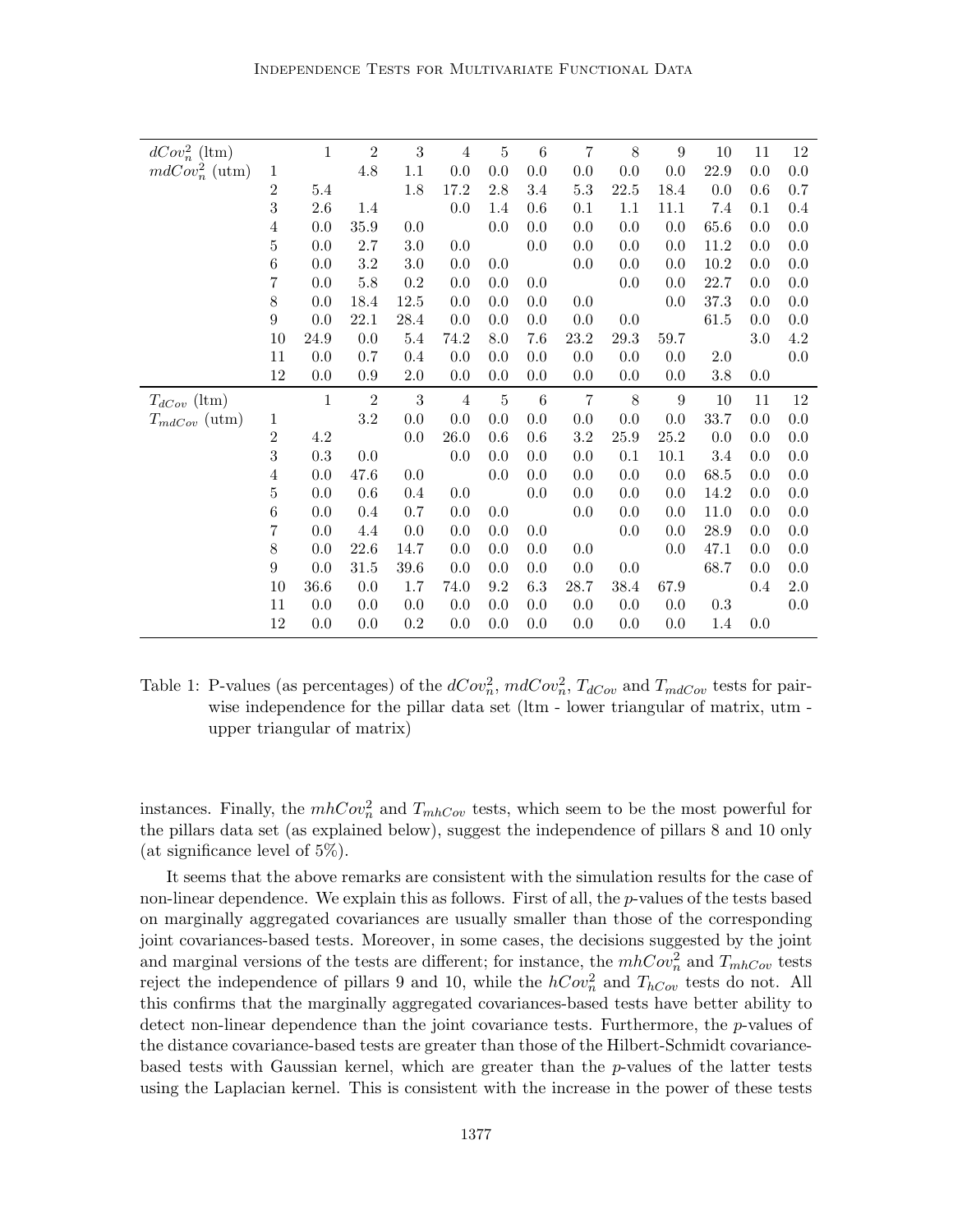| $hCov_n^2$ (ltm)                      |                  | $\mathbf{1}$ | $\sqrt{2}$     | $\sqrt{3}$     | $\overline{4}$ | $\bf 5$        | $6\phantom{.}6$ | $\overline{7}$ | 8          | 9          | 10         | 11      | 12  |
|---------------------------------------|------------------|--------------|----------------|----------------|----------------|----------------|-----------------|----------------|------------|------------|------------|---------|-----|
| $mhCov_n^2$ (utm)                     | $\mathbf 1$      |              | $0.0\,$        | 0.0            | $0.0\,$        | $0.0\,$        | 0.0             | 0.0            | 0.0        | 0.0        | 1.0        | 0.0     | 0.0 |
|                                       | $\overline{2}$   | 0.8          |                | 0.0            | 0.0            | 0.0            | 0.0             | 0.0            | 0.0        | 0.0        | 0.1        | 0.0     | 0.0 |
|                                       | 3                | 0.4          | 0.5            |                | 0.0            | 0.1            | 0.0             | 0.0            | 0.0        | 0.0        | 0.3        | 0.0     | 0.0 |
|                                       | 4                | 0.0          | 1.1            | 0.0            |                | 0.0            | 0.0             | 0.0            | 0.6        | 0.0        | 1.2        | 0.0     | 0.0 |
|                                       | $\bf 5$          | 0.0          | $\rm 0.2$      | 1.2            | 0.0            |                | 0.0             | 0.0            | 0.0        | 0.0        | $0.5\,$    | 0.0     | 0.0 |
|                                       | $\,6$            | 0.0          | 0.2            | 0.4            | 0.0            | 0.0            |                 | 0.0            | 0.0        | 0.0        | 0.1        | 0.0     | 0.0 |
|                                       | 7                | 0.0          | 0.0            | 0.5            | 0.0            | 0.0            | 0.0             |                | 0.0        | 0.0        | 0.3        | 0.0     | 0.0 |
|                                       | 8                | 0.0          | 4.0            | 8.4            | 0.0            | 0.0            | 0.0             | 0.0            |            | 0.0        | 12.5       | 0.0     | 0.0 |
|                                       | $\boldsymbol{9}$ | 0.0          | 10.4           | 17.1           | 0.0            | 0.0            | 0.0             | 0.0            | 0.0        |            | 1.1        | 0.0     | 0.0 |
|                                       | 10               | 15.1         | 0.0            | 3.7            | 6.8            | $3.5\,$        | 1.1             | 2.7            | 13.9       | 35.0       |            | 0.1     | 0.1 |
|                                       | 11               | $0.0\,$      | 0.0            | 0.5            | 0.0            | 0.0            | 0.0             | 0.0            | 0.0        | 0.0        | 0.2        |         | 0.0 |
|                                       | 12               | 0.0          | 0.0            | 0.6            | 0.0            | 0.0            | 0.0             | 0.0            | 0.0        | 0.0        | 1.0        | 0.0     |     |
|                                       |                  |              |                |                |                |                |                 |                |            |            |            |         |     |
|                                       |                  | $\mathbf{1}$ | $\overline{2}$ | $\overline{3}$ | 4              | $\overline{5}$ | 6               | $\overline{7}$ | 8          | 9          | 10         | 11      | 12  |
| $T_{hCov}$ (ltm)<br>$T_{mhCov}$ (utm) | $\mathbf 1$      |              | $0.0\,$        | $0.0\,$        | $0.0\,$        | $0.0\,$        | $0.0\,$         | 0.0            | 0.0        | 0.0        | 0.1        | 0.0     | 0.0 |
|                                       | $\overline{2}$   | 0.0          |                | 0.0            | 0.0            | 0.0            | 0.0             | 0.0            | 0.0        | 0.0        | 0.0        | 0.0     | 0.0 |
|                                       | 3                | 0.0          | 0.0            |                | $0.0\,$        | 0.0            | 0.0             | 0.0            | 0.0        | 0.0        | 0.0        | 0.0     | 0.0 |
|                                       | $\overline{4}$   | 0.0          | 0.1            | 0.0            |                | 0.0            | 0.0             | 0.0            | 0.0        | 0.0        | 0.2        | 0.0     | 0.0 |
|                                       | $\bf 5$          | 0.0          | 0.0            | 0.0            | 0.0            |                | 0.0             | 0.0            | 0.0        | 0.0        | 0.1        | 0.0     | 0.0 |
|                                       | $\,6$            | 0.0          | 0.0            | 0.0            | 0.0            | 0.0            |                 | 0.0            | 0.0        | 0.0        | 0.0        | 0.0     | 0.0 |
|                                       | 7                | 0.0          | 0.0            | 0.0            | 0.0            | 0.0            | 0.0             |                | 0.0        | 0.0        | 0.1        | 0.0     | 0.0 |
|                                       | 8                | 0.0          | 2.4            | 6.1            | 0.0            | 0.0            | 0.0             | 0.0            |            | 0.0        | 9.8        | 0.0     | 0.0 |
|                                       | 9                | 0.0          | 12.6           | 18.2           | 0.0            | 0.0            | 0.0             | 0.0            | 0.0        |            | $\rm 0.2$  | 0.0     | 0.0 |
|                                       | 10               | 13.3         | 0.0            | 2.1            | 5.7            | 0.8            | 0.1             | $0.5\,$        | 16.1       | 42.6       |            | 0.0     | 0.0 |
|                                       | 11<br>$12\,$     | 0.0<br>0.0   | 0.0<br>$0.0\,$ | 0.0<br>0.0     | 0.0<br>0.0     | 0.0<br>0.0     | 0.0<br>0.0      | 0.0<br>0.0     | 0.0<br>0.0 | 0.0<br>0.0 | 0.0<br>0.0 | $0.0\,$ | 0.0 |

Table 2: P-values (as percentages) of the  $hCov_n^2$ ,  $mhCov_n^2$ ,  $T_{hCov}$  and  $T_{mhCov}$  tests with Gaussian kernel for pairwise independence for the pillar data set (ltm - lower triangular of matrix, utm - upper triangular of matrix)

observed in simulations for non-linear dependence. Finally, the behaviour of permutation tests and corresponding t-tests is similar, but the latter usually have smaller p-values than the former. This can be explained by the slightly more powerful character of the t-tests in comparison with the permutation tests.

Now, we consider testing of mutual dependence with  $k = 3$ , for all triples of pillars. To save space, the  $p$ -values of all tests for all 220 triples of pillars are not shown, but available from the authors upon request. Unfortunately, they are not easy to follow, even though in 99 cases the  $p$ -values of all tests are equal to zero. Thus, we summarize the results in Table 4, where for each test, the proportions of rejections of the null hypothesis for all tests are presented. These indicate that most of the null hypotheses of independence are rejected, and some of the tests reject all of them. The triples of pillars which were found independent mainly contain the pillars 2 or 10, similarly as for pairwise independence. Moreover, these proportions, as well as closer analysis of the  $p$ -values, indicate that the comments made in the above paragraph also hold true in the mutual independence case. Finally, we can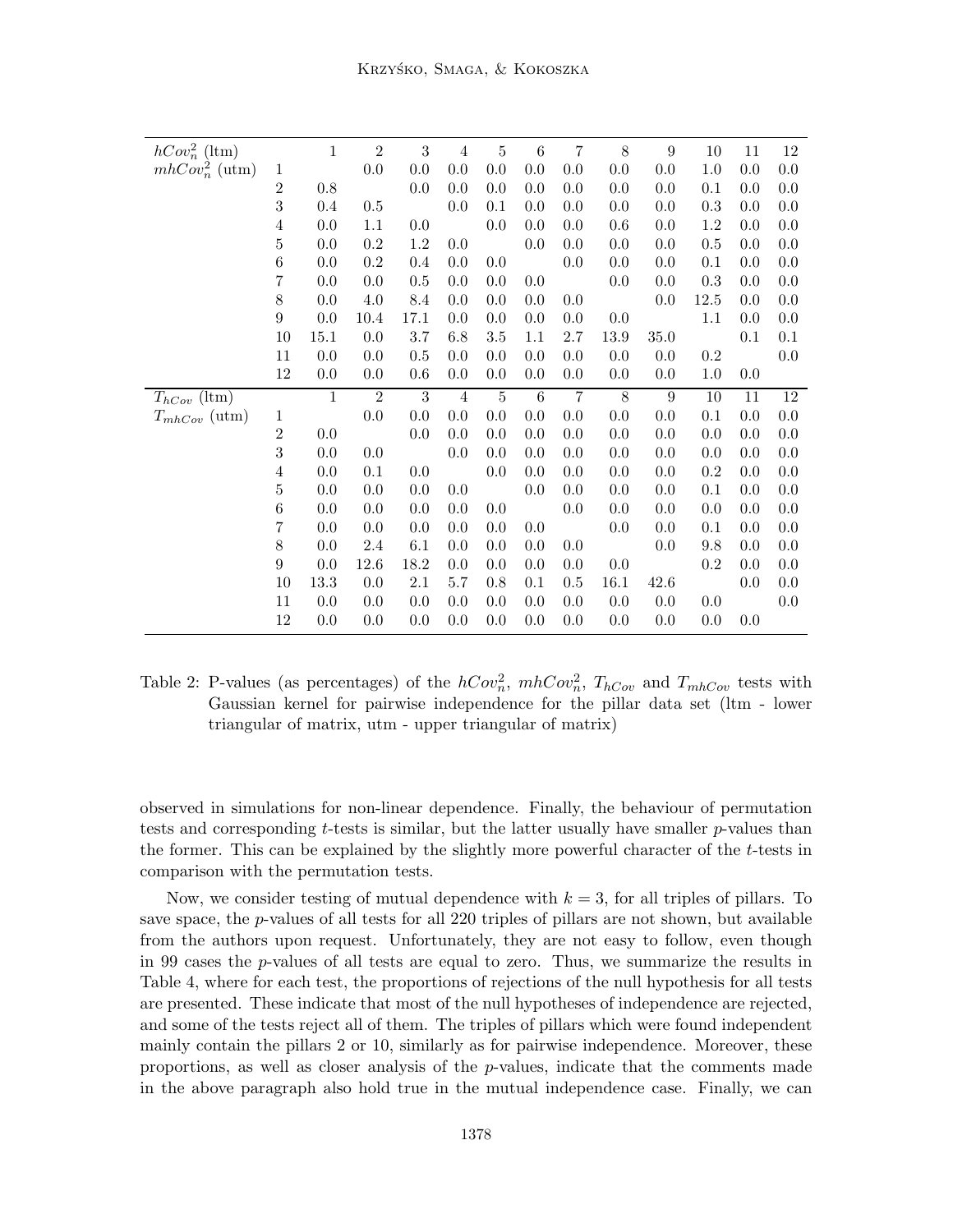| $hCov_n^2$ (ltm)  |                | $\mathbf{1}$ | $\overline{2}$ | $\boldsymbol{3}$ | $\overline{4}$ | $\bf 5$        | $\,6$           | 7       | 8    | 9    | 10      | 11  | 12      |
|-------------------|----------------|--------------|----------------|------------------|----------------|----------------|-----------------|---------|------|------|---------|-----|---------|
| $mhCov_n^2$ (utm) | $\mathbf 1$    |              | $0.0\,$        | 0.0              | $0.0\,$        | $0.0\,$        | 0.0             | $0.0\,$ | 0.0  | 0.0  | 0.5     | 0.0 | $0.0\,$ |
|                   | $\overline{2}$ | 0.4          |                | 0.0              | 0.0            | 0.0            | 0.0             | 0.0     | 0.0  | 0.0  | 0.1     | 0.0 | 0.0     |
|                   | 3              | $0.2\,$      | 0.0            |                  | 0.0            | 0.1            | 0.0             | 0.0     | 0.0  | 0.0  | 0.0     | 0.0 | 0.0     |
|                   | 4              | 0.0          | 0.3            | 0.0              |                | 0.0            | 0.0             | 0.0     | 0.6  | 0.0  | 0.8     | 0.0 | 0.0     |
|                   | 5              | 0.0          | 0.3            | 0.8              | 0.0            |                | 0.0             | 0.0     | 0.0  | 0.0  | 0.0     | 0.0 | 0.0     |
|                   | 6              | 0.0          | 0.0            | 0.2              | 0.0            | 0.0            |                 | 0.0     | 0.0  | 0.0  | 0.2     | 0.0 | 0.0     |
|                   | 7              | 0.0          | 0.0            | 0.6              | 0.0            | 0.0            | 0.0             |         | 0.0  | 0.0  | 0.0     | 0.0 | 0.0     |
|                   | 8              | 0.0          | 2.6            | 4.3              | 0.0            | 0.0            | 0.0             | 0.0     |      | 0.0  | 10.0    | 0.0 | 0.0     |
|                   | 9              | 0.0          | 6.2            | 28.2             | 0.0            | 0.0            | 0.0             | 0.0     | 0.0  |      | $0.4\,$ | 0.0 | 0.0     |
|                   | 10             | 7.1          | 0.0            | 3.0              | 4.0            | 2.2            | 0.2             | 2.1     | 14.3 | 31.7 |         | 0.0 | 0.2     |
|                   | 11             | 0.0          | 0.0            | 0.7              | 0.0            | 0.0            | 0.0             | 0.0     | 0.0  | 0.0  | 0.1     |     | 0.0     |
|                   | $12\,$         | 0.0          | 0.0            | 0.2              | 0.0            | 0.0            | 0.0             | 0.0     | 0.0  | 0.0  | $0.6\,$ | 0.0 |         |
| $T_{hCov}$ (ltm)  |                | $1\,$        | $\overline{2}$ | $\sqrt{3}$       | $\overline{4}$ | $\overline{5}$ | $6\phantom{.}6$ | 7       | 8    | 9    | 10      | 11  | $12\,$  |
| $T_{mhCov}$ (utm) | $\mathbf 1$    |              | 0.0            | 0.0              | 0.0            | 0.0            | 0.0             | 0.0     | 0.0  | 0.0  | 0.0     | 0.0 | 0.0     |
|                   | $\overline{2}$ | 0.0          |                | 0.0              | 0.0            | 0.0            | 0.0             | 0.0     | 0.0  | 0.0  | 0.0     | 0.0 | 0.0     |
|                   | 3              | 0.0          | 0.0            |                  | 0.0            | 0.0            | 0.0             | 0.0     | 0.0  | 0.0  | 0.0     | 0.0 | 0.0     |
|                   | 4              | 0.0          | 0.0            | 0.0              |                | 0.0            | 0.0             | 0.0     | 0.0  | 0.0  | 0.1     | 0.0 | 0.0     |
|                   | 5              | 0.0          | 0.0            | 0.0              | 0.0            |                | 0.0             | 0.0     | 0.0  | 0.0  | 0.0     | 0.0 | 0.0     |
|                   | 6              | 0.0          | 0.0            | 0.0              | 0.0            | 0.0            |                 | 0.0     | 0.0  | 0.0  | 0.0     | 0.0 | 0.0     |
|                   | 7              | 0.0          | 0.0            | 0.0              | 0.0            | 0.0            | 0.0             |         | 0.0  | 0.0  | 0.0     | 0.0 | 0.0     |
|                   |                |              |                |                  |                |                |                 |         |      |      |         |     |         |
|                   | 8              | 0.0          | $1.1\,$        | 1.6              | 0.0            | 0.0            | 0.0             | 0.0     |      | 0.0  | 8.8     | 0.0 | 0.0     |
|                   | 9              | 0.0          | 5.4            | 33.5             | 0.0            | 0.0            | 0.0             | 0.0     | 0.0  |      | 0.0     | 0.0 | 0.0     |
|                   | 10             | 3.2          | 0.0            | 1.2              | 1.4            | 0.3            | 0.0             | 0.6     | 16.2 | 39.1 |         | 0.0 | 0.0     |
|                   | 11<br>$12\,$   | 0.0          | 0.0            | 0.0              | 0.0            | 0.0            | 0.0             | 0.0     | 0.0  | 0.0  | 0.0     |     | 0.0     |

Table 3: P-values (as percentages) of the  $hCov_n^2$ ,  $m hCov_n^2$ ,  $T_{hCov}$  and  $T_{mhCov}$  tests with Laplacian kernel for pairwise independence for the pillar data set (ltm - lower triangular of matrix, utm - upper triangular of matrix)

observe that the  $R_n$  and  $S_n$  methods perform fairly well. They also behave very similarly to each other. The only exceptions to this are the methods based on the  $T_{dCov}$  and  $T_{mdCov}$ tests, where the  $R_n$  tests reject the hypothesis of mutual independence more often than the  $S_n$  tests.

# 8. Conclusions

We have considered both pairwise and mutual independence testing problems for multivariate functional data. For these problems, we proposed tests based on the basis representation of functional data, which apply the independence tests for multivariate data obtained in this representation. We focused on tests based on the commonly used distance and Hilbert-Schmidt covariances, and their marginal versions as recently proposed in the literature. The theoretical justification of the test procedures was established. Moreover, in intensive simulation studies and real data examples, the obtained tests were compared in terms of maintenance of the type I error level and power. Most of them control the type I error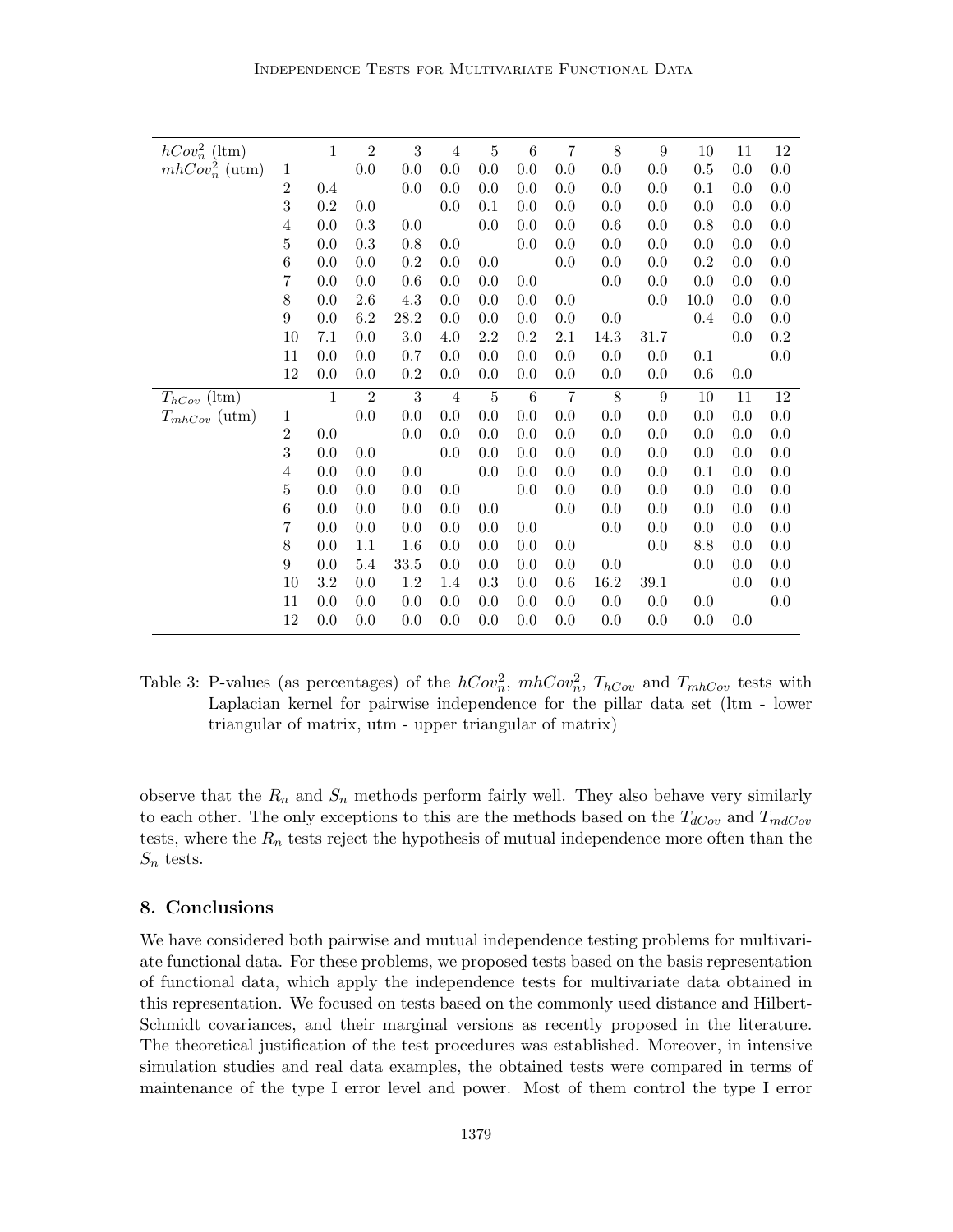| М  | dCov            | mdCov            | $T_{dCov}$ | $T_{mdCov}$ |  |  |  |  |  |
|----|-----------------|------------------|------------|-------------|--|--|--|--|--|
| R. | 73.6            | 75.5             | 82.3       | 82.3        |  |  |  |  |  |
| S  | 74.5            | 75.5             | 76.4       | 76.4        |  |  |  |  |  |
|    | Gaussian kernel |                  |            |             |  |  |  |  |  |
| М  | hCov            | mhCov            | $T_{hCov}$ | $T_{mhCov}$ |  |  |  |  |  |
| R. | 93.6            | 100.0            | 95.9       | 100.0       |  |  |  |  |  |
| S  | 92.3            | 100.0            | 93.2       | 100.0       |  |  |  |  |  |
|    |                 | Laplacian kernel |            |             |  |  |  |  |  |
| М  | hCov            | mhCov            | $T_{hCov}$ | $T_{mhCov}$ |  |  |  |  |  |
| R  | 97.3            | 100.0            | 97.3       | 100.0       |  |  |  |  |  |
| S  | 96.8            | 100.0            | 97.7       | 100.0       |  |  |  |  |  |

Table 4: Proportions (as percentages) of rejections of the null hypothesis in all tests for mutual independence with  $k = 3$ , for all triples of pillars

level very well, but the power comparison is more complex. The numerical experiments indicate that the drawbacks of the distance and Hilbert-Schmidt covariances-based tests, as well as those of their marginal versions, seem to hold also for functional data. In particular, we observed that the distance and Hilbert-Schmidt covariances-based tests are usually more (respectively less) powerful than their marginal versions under linear (respectively non-linear) dependence. Moreover, in general, the distance covariance-based tests are more powerful than the Hilbert-Schmidt covariance-based tests under linear dependence, while the reverse is true under non-linear dependence. These findings, among others, show that no one test is uniformly superior to the others. Thus, constructing a test procedure, which can successfully detect both linear and non-linear dependence in high-dimensional data or multivariate functional data seems to be an interesting direction for future research.

# Acknowledgments

The authors are grateful to Mr. Changbo Zhu for sharing us the code for Zhu et al. (2020). We are also grateful to the anonymous referees for many valuable comments and constructive suggestions which resulted in the present version. A part of calculations for simulation study and real data example was made at the Poznań Supercomputing and Networking Center.

# Appendix A. Comparison of Raw and Functional Marginal Approaches

As we noticed in Section 1.2, the functional versions of independence tests usually perform better than the direct application of multivariate methods to raw functional data. This was shown by Górecki et al. (2020) for the joint covariances-based tests. In this appendix, we briefly present that this seems to hold also for marginal covariances-based tests, what was suggested by one of the reviewers. Namely, we conducted the simulation studies in Model 1 with  $p_* = 3$  for all marginal covariances-based tests in two versions: raw and functional.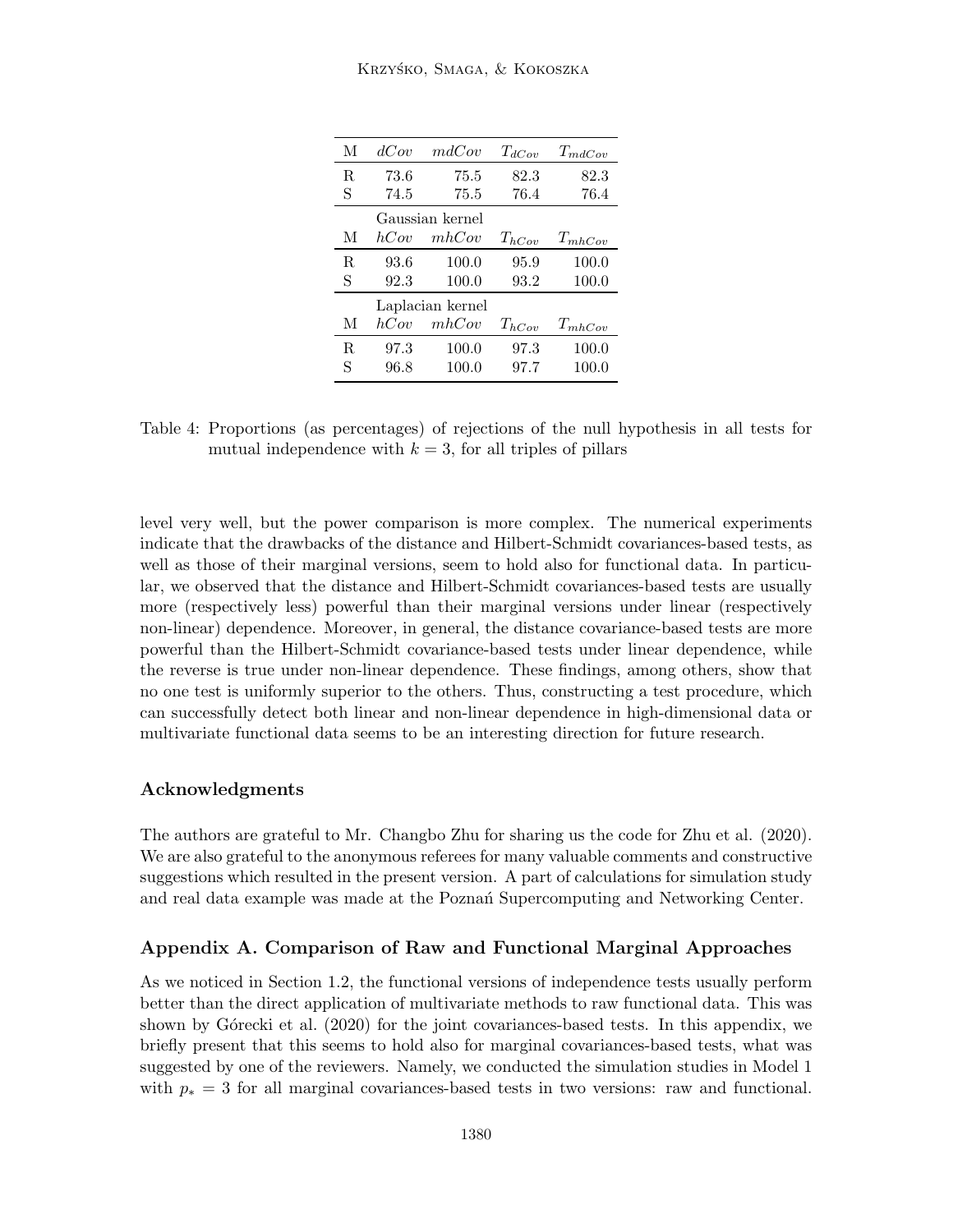The raw marginal covariances-based tests were constructed as follows: Let  $\mathbf{D}_{ij}$ ,  $i = 1, 2$ ,  $j = 1, 2, 3$ , be matrices of dimension  $20 \times 50$  ( $n = 20$ , the number of design time points is equal to 50), which represent the raw functional observations of the three variables of the two random processes. For each process, these raw data were combined into the  $20 \times 150$ matrix  $D_i = (D_{i1} D_{i2} D_{i3}), i = 1, 2$ . The matrices  $D_1$  and  $D_2$  correspond to two samples of multivariate data. Then, to such data, the marginal covariances-based tests were applied.

As a result of these simulation studies, we obtained the empirical sizes and powers of the raw and functional marginal covariances-based tests. In terms of control of the type I error level, there are no significant differences and the raw and functional marginal covariances-based test procedures perform equally well. However, the power performance is more interesting. The empirical powers of all tests are summarized by box-and-whisker plots in Figure 6. We can easily observe that the findings are similar to those for the joint covariances-based tests as was studied by Górecki et al. (2020) (see Section 1.2). Namely, for the non-linear dependence, the functional marginal covariances-based tests usually outperform their raw versions. This is especially seen for the test procedures based on the Hilbert-Schmidt covariance. On the other hand, in the case of linear dependence, the raw and functional marginal covariances-based tests perform very similarly, but the former seems to be slightly more powerful than the latter. To sum up, the functional versions of the tests generally seem to be better than direct application of the multivariate methods to the raw functional data.

# References

- Aguilera, A. M., Acal, C., Aguilera-Morillo, M. C., Jiménez-Molinos, F., & Roldán, J. B. (2021). Homogeneity problem for basis expansion of functional data with applications to resistive memories. Mathematics and Computers in Simulation, 186, 41–51.
- Bergsma, W., & Dassios, A. (2014). A consistent test of independence based on a sign covariance related to Kendall's tau. Bernoulli, 20, 1006–1028.
- Duchesne, P., & Francq, C. (2015). Multivariate hypothesis testing using generalized and  $\{2\}$ -inverses - with applications. *Statistics*, 49, 475–496.
- Ferraty, F., & Vieu, P. (2006). Nonparametric Functional Data Analysis: Theory and Practice. Springer.
- Gan, L., Narisetty, N. N., & Liang, F. (2019). Bayesian regularization for graphical models with unequal shrinkage. Journal of the American Statistical Association, 114, 1218– 1231.
- Górecki, T., Krzyśko, M., Ratajczak, W., & Wołyński, W. (2016). An extension of the classical distance correlation coefficient for multivariate functional data with applications. Statistics in Transition new series, 17, 449–466.
- Górecki, T., Krzyśko, M., & Wołyński, W. (2020). Independence test and canonical correlation analysis based on the alignment between kernel matrices for multivariate functional data. Artificial Intelligence Review, 53, 475–499.
- Gretton, A., Bousquet, O., Smola, A., & Schölkopf, B. (2005). Measuring statistical dependence with Hilbert-Schmidt norms. In ALT, Springer-Verlag pages 63–77.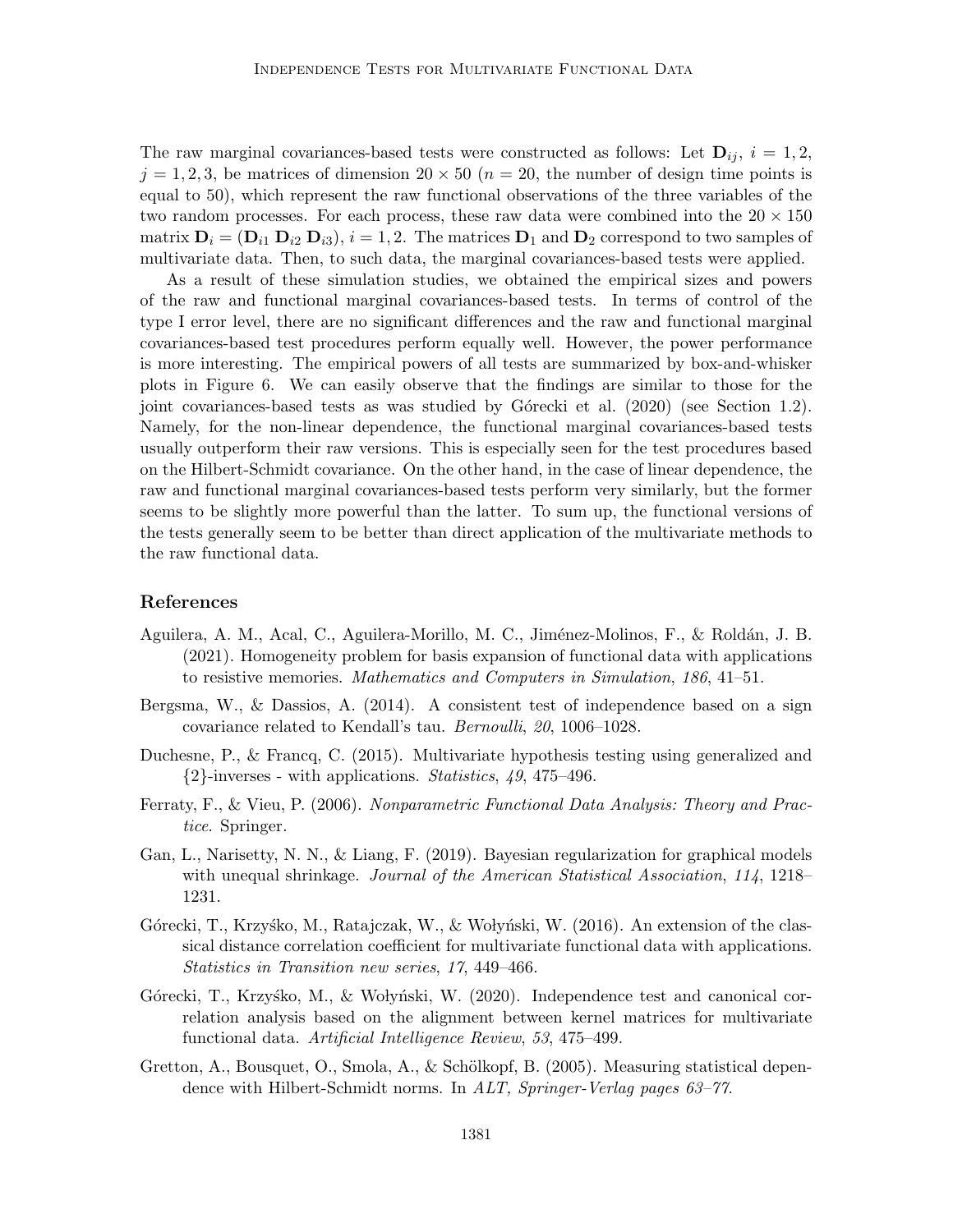

Figure 6: Box-and-whisker plots for empirical powers (przedostatnias percentages) of the raw and functional marginal covariances-based tests obtained in Model 1 with  $p_* = 3$ , denoted by prefix "r" and "f", respectively. The two vertical lines divide the tests into three groups: on the left, tests based on distance covariance; in the middle, tests based on Hilbert-Schmidt covariance with Gaussian kernel  $(mhCov<sup>G</sup>, T<sub>mhCov</sub><sup>G</sup>)$ ; on the right, tests based on Hilbert-Schmidt covariance with Laplacian kernel  $(mhCov^L, T_{mhCov}^L)$ .

- Gretton, A., Fukumizu, K., Harchaoui, Z., & Sriperumbudur, B. K. (2009). A fast, consistent kernel two-sample test. In Advances in Neural Information Processing Systems 22, Curran Associates, Inc., pages 673–681.
- Gretton, A., Fukumizu, K., Teo, C. H., Song, L., Schölkopf, B., & Smola, A. (2008). A kernel statistical test of independence. In Advances in Neural Information Processing Systems 20, Cambridge, MA. MIT Press, pages 585–592.
- Horváth, L., & Kokoszka, P. (2012). Inference for Functional Data with Applications. Springer.
- Hua, W. Y., & Ghosh, D. (2015). Equivalence of kernel machine regression and kernel distance covariance for multidimensional phenotype association studies. *Biometrics*, 71, 812–820.
- Jin, Z., & Matteson, D. S. (2018). Generalizing distance covariance to measure and test multivariate mutual dependence via complete and incomplete V-statistics. *Journal of* Multivariate Analysis, 168, 304–322.
- Kendall, M. G. (1938). A new measure of rank correlation. Biometrika, 30, 81–93.
- Kong, J., Klein, B. E., Klein, R., Lee, K. E., & Wahba, G. (2012). Using distance correlation and SS-ANOVA to assess associations of familial relationships, lifestyle factors,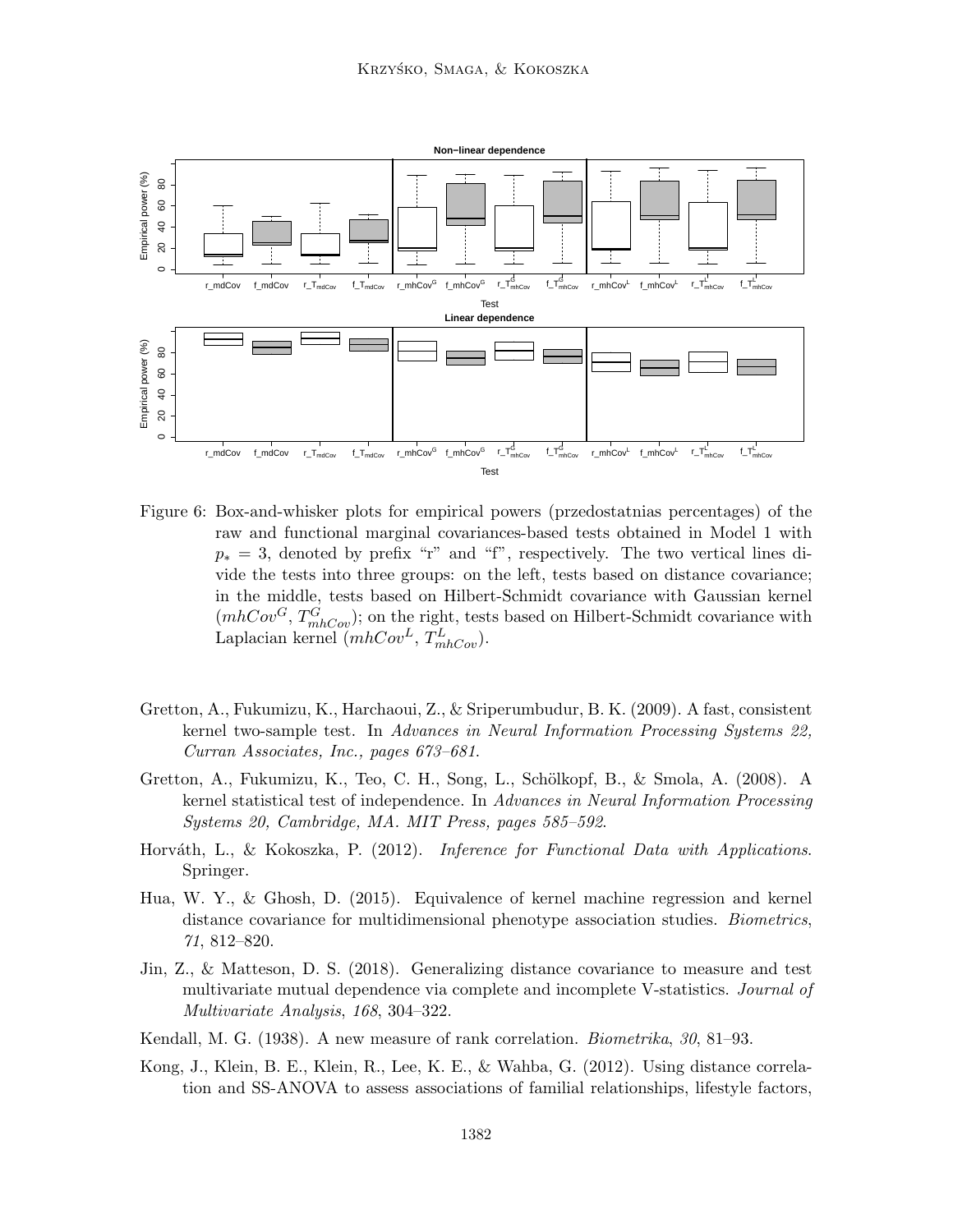diseases, and mortality. Proceedings of the National Academy of Sciences, 109, 20352– 20357.

- Krzysko, M.,  $\&$  Waszak, L. (2013). Canonical correlation analysis for functional data. Biometrical Letters, 50, 95–105.
- Leung, D., & Drton, M. (2018). Testing independence in high dimensions with sums of rank correlations. The Annals of Statistics, 46, 280–307.
- Li, R., Zhong, W., & Zhu, L. (2012). Feature screening via distance correlation learning. Journal of the American Statistical Association, 107, 1129–1139.
- Li, Z., & McCormick, T. H. (2019). An expectation conditional maximization approach for Gaussian graphical models. Journal of Computational and Graphical Statistics, 28, 767–777.
- Lin, Z., Lopes, M. E., & Müller, H. G. (2021). High-dimensional MANOVA via bootstrapping and its application to functional and sparse count data. Journal of the American Statistical Association, 10.1080/01621459.2021.1920959.
- Matteson, D. S., & Tsay, R. S. (2017). Independent component analysis via distance covariance. Journal of the American Statistical Association, 112, 623–637.
- Pan, G., Gao, J., & Yang, Y. (2014). Testing independence among a large number of highdimensional random vectors. Journal of the American Statistical Association, 109, 600–612.
- Pearson, K. (1895). Note on regression and inheritance in the case of two parents. *Proceed*ings of the Royal Society of London, 58, 240–242.
- R Core Team (2020). R: A language and environment for statistical computing. R Foundation for Statistical Computing, Vienna, Austria.
- Ramsay, J. O., & Silverman, B. W. (2002). Applied Functional Data Analysis: Methods and Case Studies. Springer-Verlag.
- Ramsay, J. O., & Silverman, B. W. (2005). Functional Data Analysis, Second Edition. Springer.
- Shao, X., & Zhang, J. (2014). Martingale difference correlation and its use in highdimensional variable screening. Journal of the American Statistical Association, 109, 1302–1318.
- Spearman, C. E. (1904). The proof and measurement of association between two things. American Journal of Psychiatry, 15, 72–101.
- Székely, G. J., & Rizzo, M. L. (2009). Brownian distance covariance. The Annals of Applied Statistics, 3, 1236–1265.
- Székely, G. J., & Rizzo, M. L. (2013). The distance correlation t-test of independence in high dimension. *Journal of Multivariate Analysis*, 117, 193–213.
- Székely, G. J., & Rizzo, M. L.  $(2014)$ . Partial distance correlation with methods for dissimilarities. The Annals of Statistics, 42, 2382–2412.
- Székely, G. J., Rizzo, M. L., & Bakirov, N. K. (2007). Measuring and testing dependence by correlation of distances. The Annals of Statistics, 35, 2769–2794.